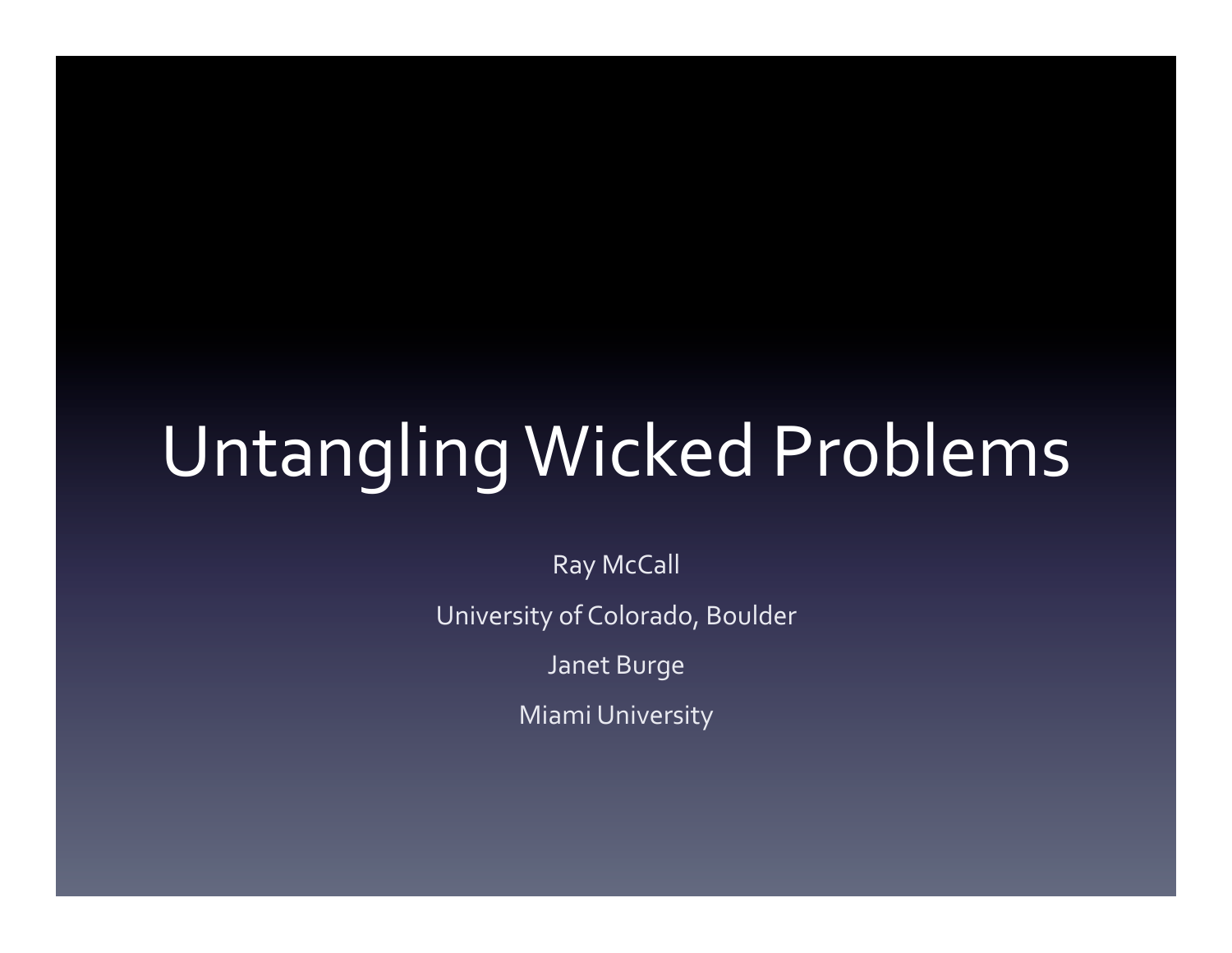# Wicked Problems

- There is a need for a theory of design to describe complicated real-world problems that can quide designers towards better solutions
- Some problems are tame the problem is well defined with a clear process for solution
	- Ex: Chess
- Horst Rittel coined the term "wicked problems" to describe "that class of problems which are ill-formulated, where the information is confusing, where there are many decision makers and clients with conflicting values, and where the ramifications in the whole system are confusing." $1$

Churchman, C. W. (1967). Wicked problems. Management Science, 14 (4), B-141-B-142.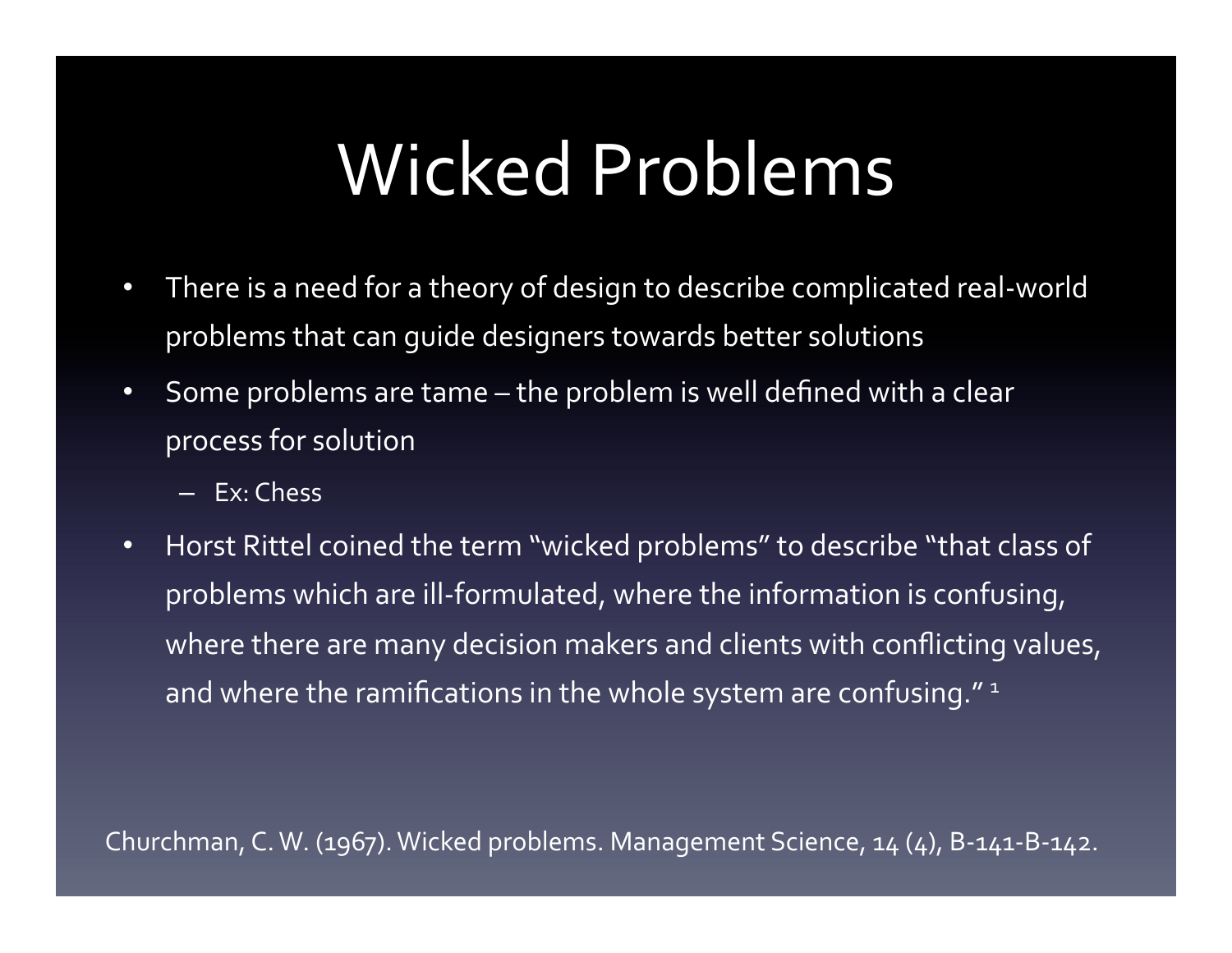### Rittel's Criteria<sup>2</sup>

- 1. There is no single definitive description of a wicked problem.
- 2. Wicked problems have no clear end ("stopping rule") to indicate when the problem has been solved.
- 3. Solutions are not right or wrong, but instead are good or bad.
- 4. There is no "immediate or ultimate" test that can be applied to a solution to a wicked problem.
- 5. Solutions to wicked problems have irreversible consequences so solving a wicked problem is a "one shot operation."

Rittel, H. W. J. & Webber, M. M. (1973) Dilemmas in a general theory of planning. *Policy Sciences,* 4**,** 155-169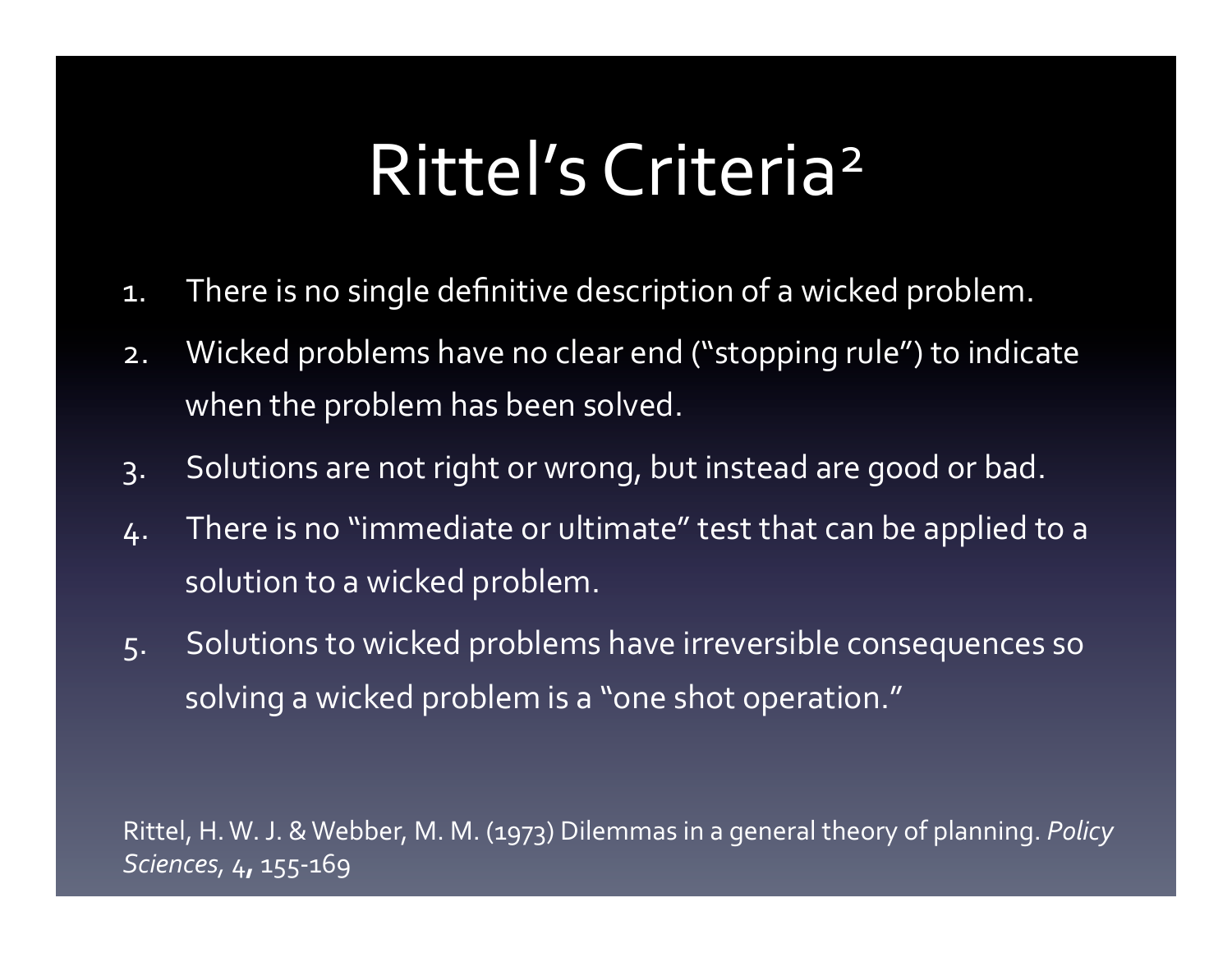# Rittel's Criteria<sup>2</sup> (cont.)

- 6. It is not possible to exhaustively list all potential solutions to a wicked problem.
- 7. Every wicked problem is "essentially unique."
- 8. Every wicked problem is actually a symptom of a larger wicked problem.
- 9. There are many explanations for the cause of a wicked problem and the one chosen then determines how the problem can be resolved.
- 10. The planner "has no right to be wrong."

Rittel, H. W. J. & Webber, M. M. (1973) Dilemmas in a general theory of planning. *Policy Sciences,* 4**,** 155-169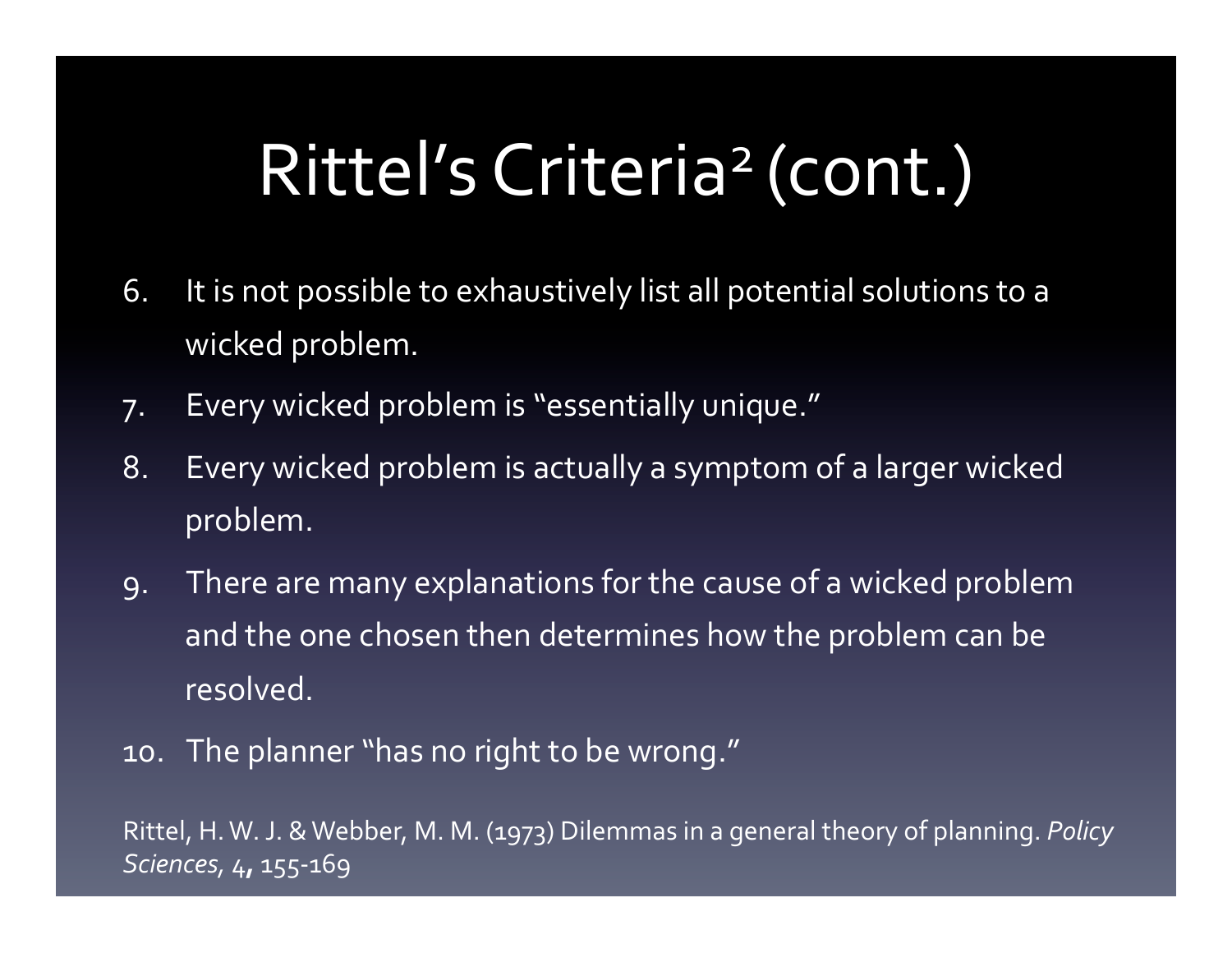#### Widely Accepted Concept

- Hilary Clinton and Barack Obama described Syria as a "wicked problem" in their joint 60 minutes interview
- 121,000 Google hits (5,660 in Google Scholar)
- Mentioned in recent International Conference on Software Engineering keynote in reference to Ultra Large Scale Systems.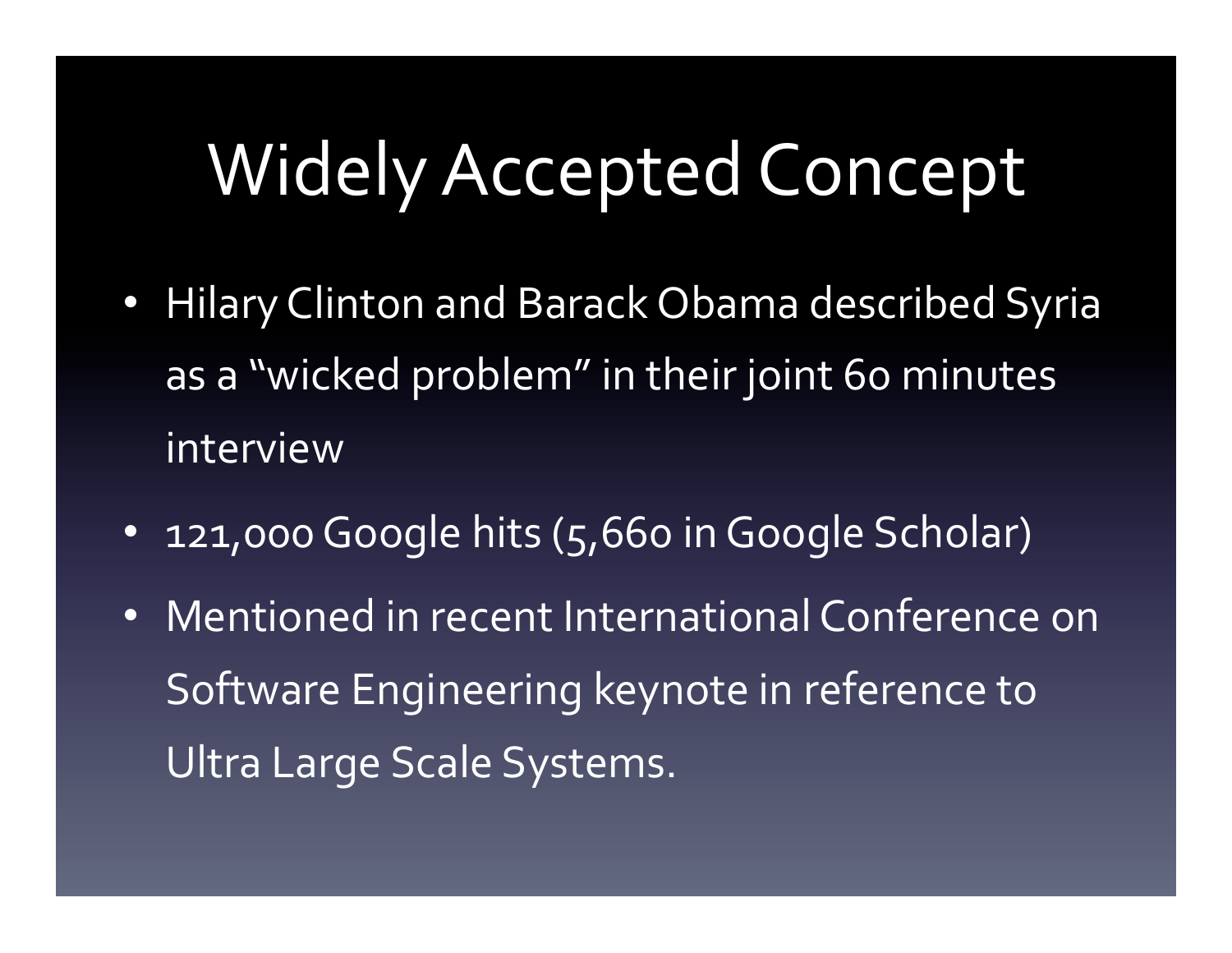#### WP Example

- Baggage handling system at Denver International Airport
	- Multiple stakeholders
	- Unforeseen consequences
	- Ultimately, failure...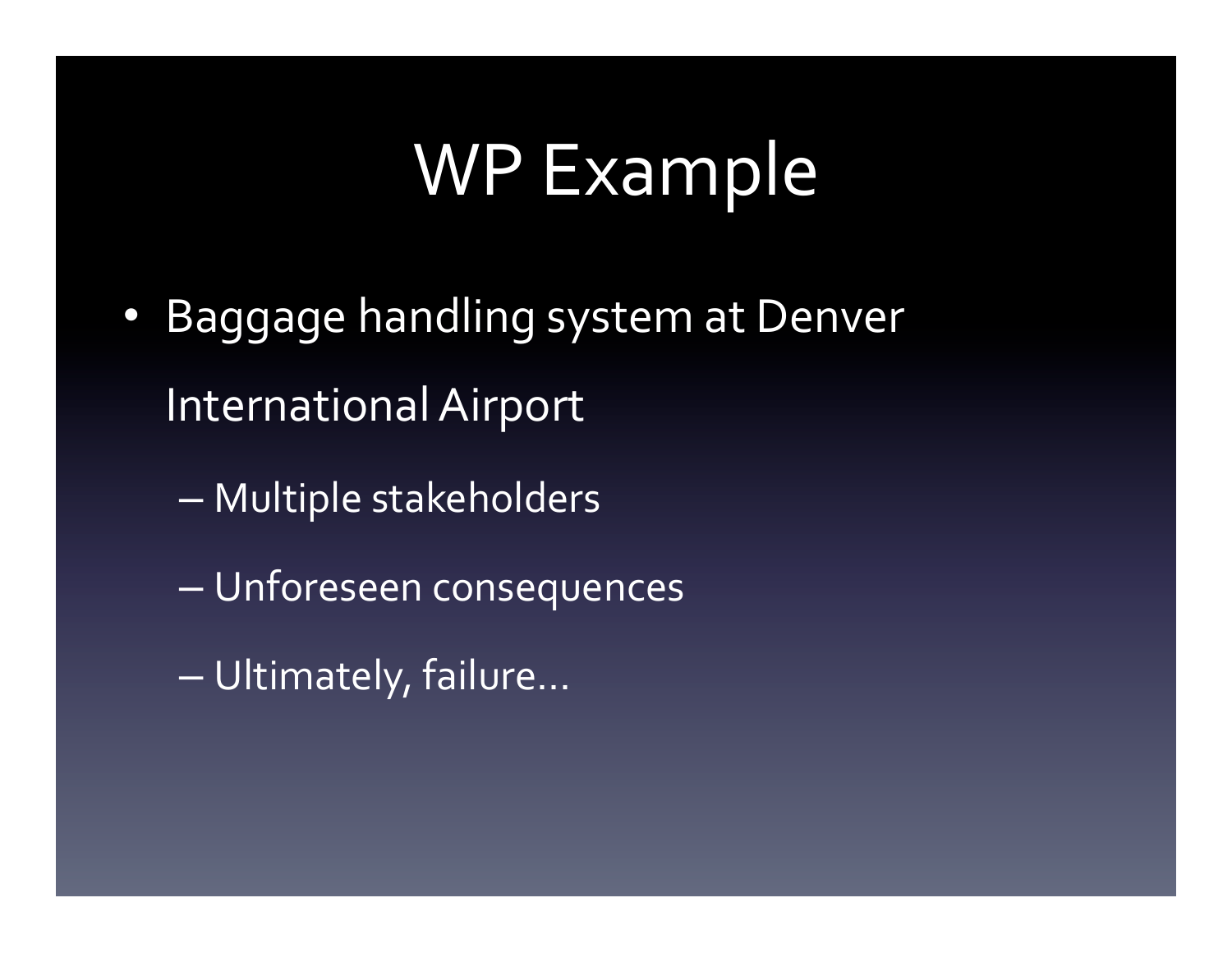#### Research Questions

- 1. What should the criteria be for defining wicked problems?
	- Are Rittel's criteria sufficient?
- 2. How should these criteria be applied when determining wickedness?
	- Must they all apply? Can there be degrees of wickedness?
- 3. How does the wicked problem theory serve design?
	- Most discussions just point out problems how does it help designers?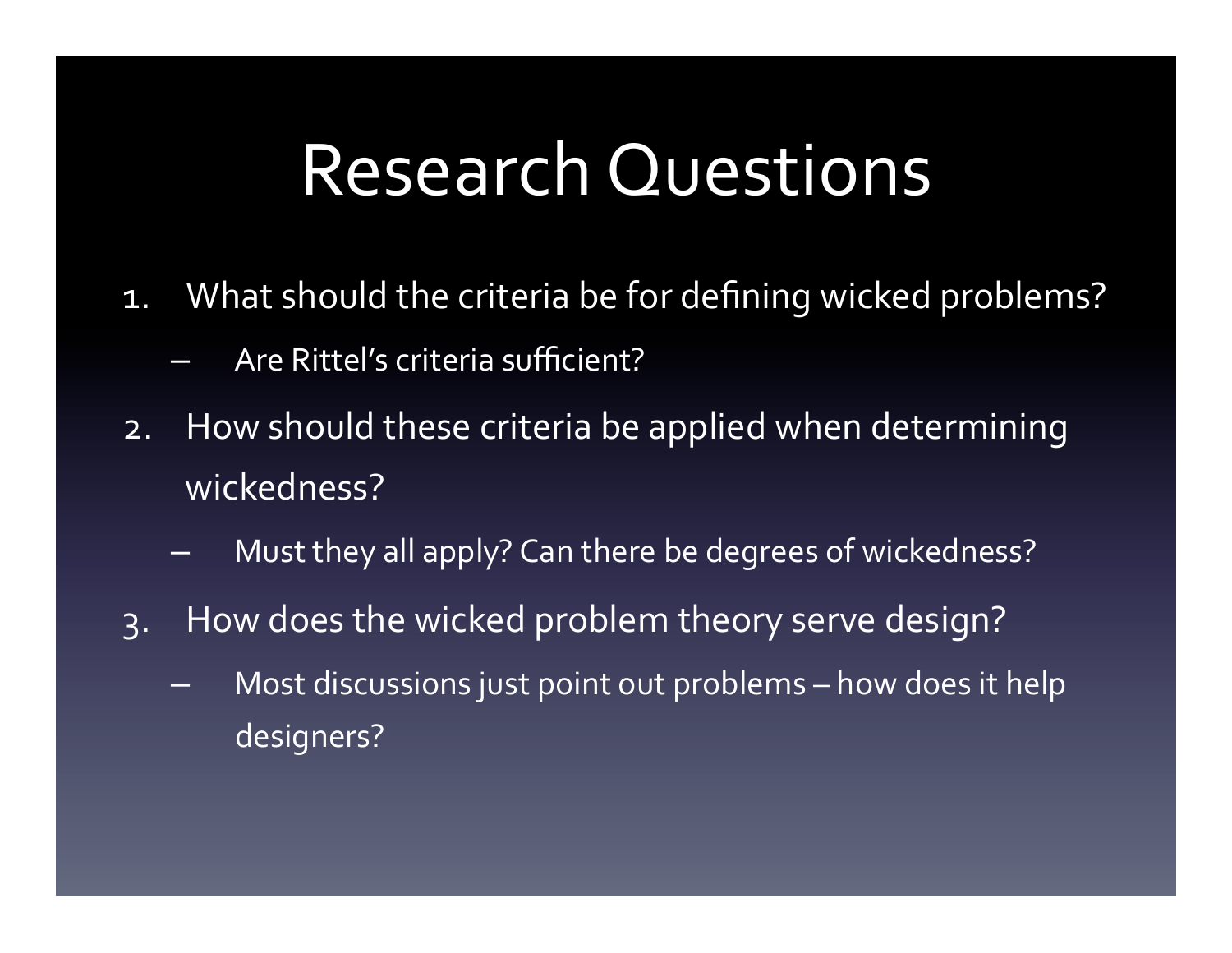#### Evaluating the Rationale for WPs

- Need for clarification
- Two-step approach to clarification:
	- Common arguments for multiple properties
	- $-$  Property-by-property analysis of WPs.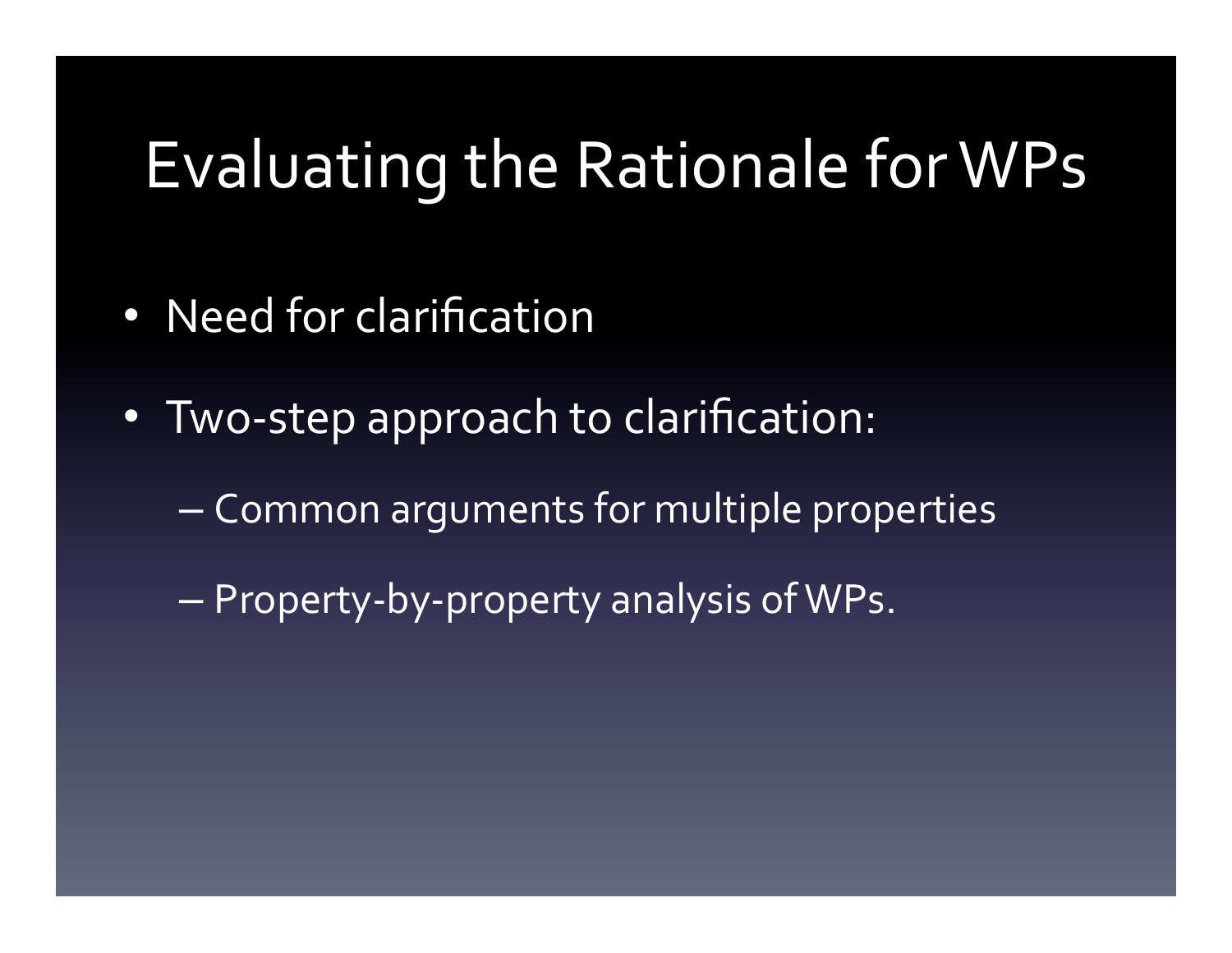# The Need for Clarification

- **Clear meaning of the properties?** 
	- Not always
- **Sound arguments?** 
	- Not always
- **Missing important implications?** 
	- Often
	- $-$  Rittel is interested in diagnosing wickedness
	- $-$  Additional explanations are needed to show how this enables designers to create better designed artifacts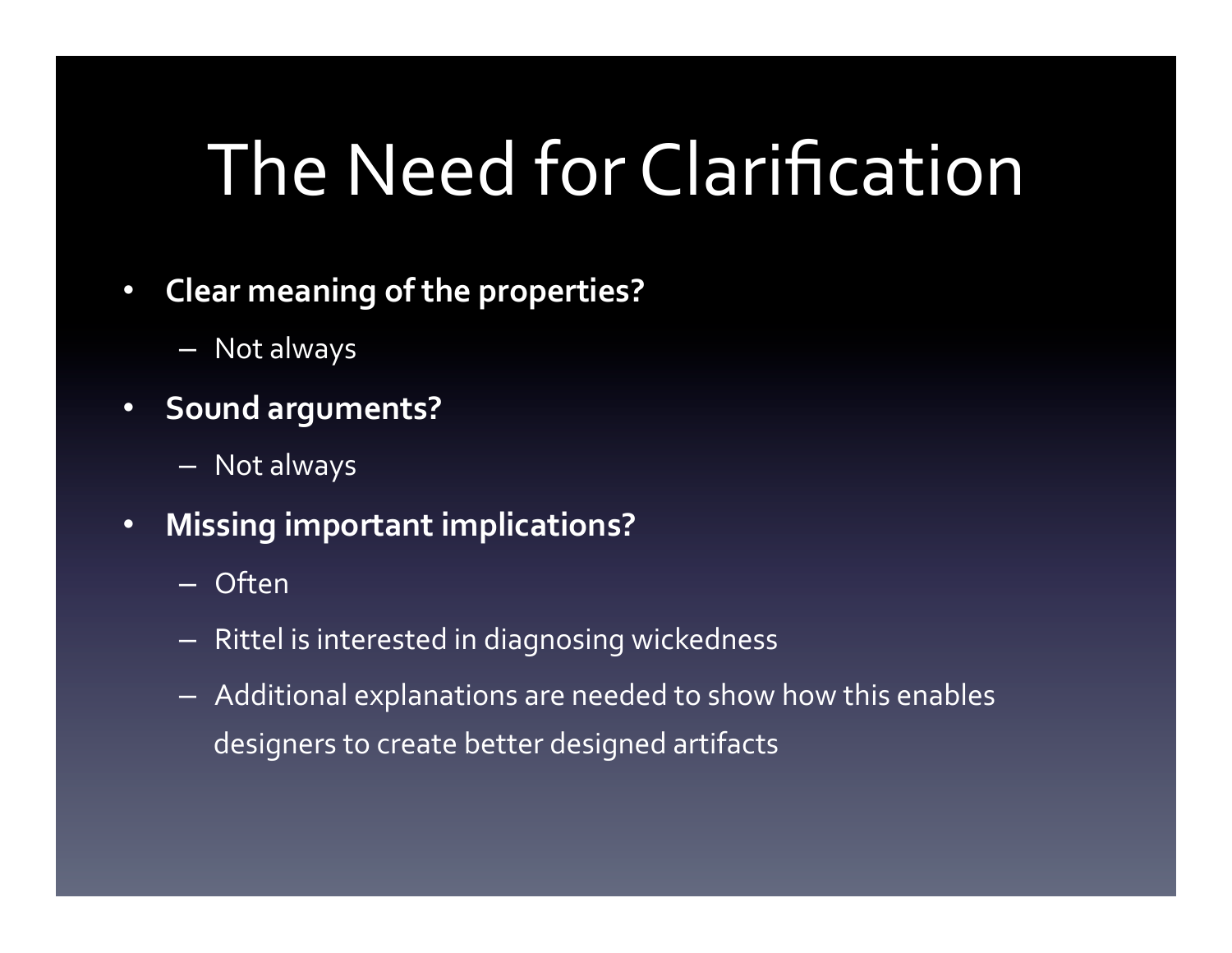### Common arguments

- **Common approach: Epistemological skepticism**
- **Completeness claims cannot be justified** 
	- All consequences?
	- All solutions?
	- All causes?
- **•** Open-ended causal networks in the real world create difficulties
	- Chains of causes of problems
	- $-$  Chains of goals for problems
	- Chains of consequences of solution ideas
	- Chains form open-ended causal networks
- **Multiple stakeholders in WPs create problems** 
	- Preclude objective decisions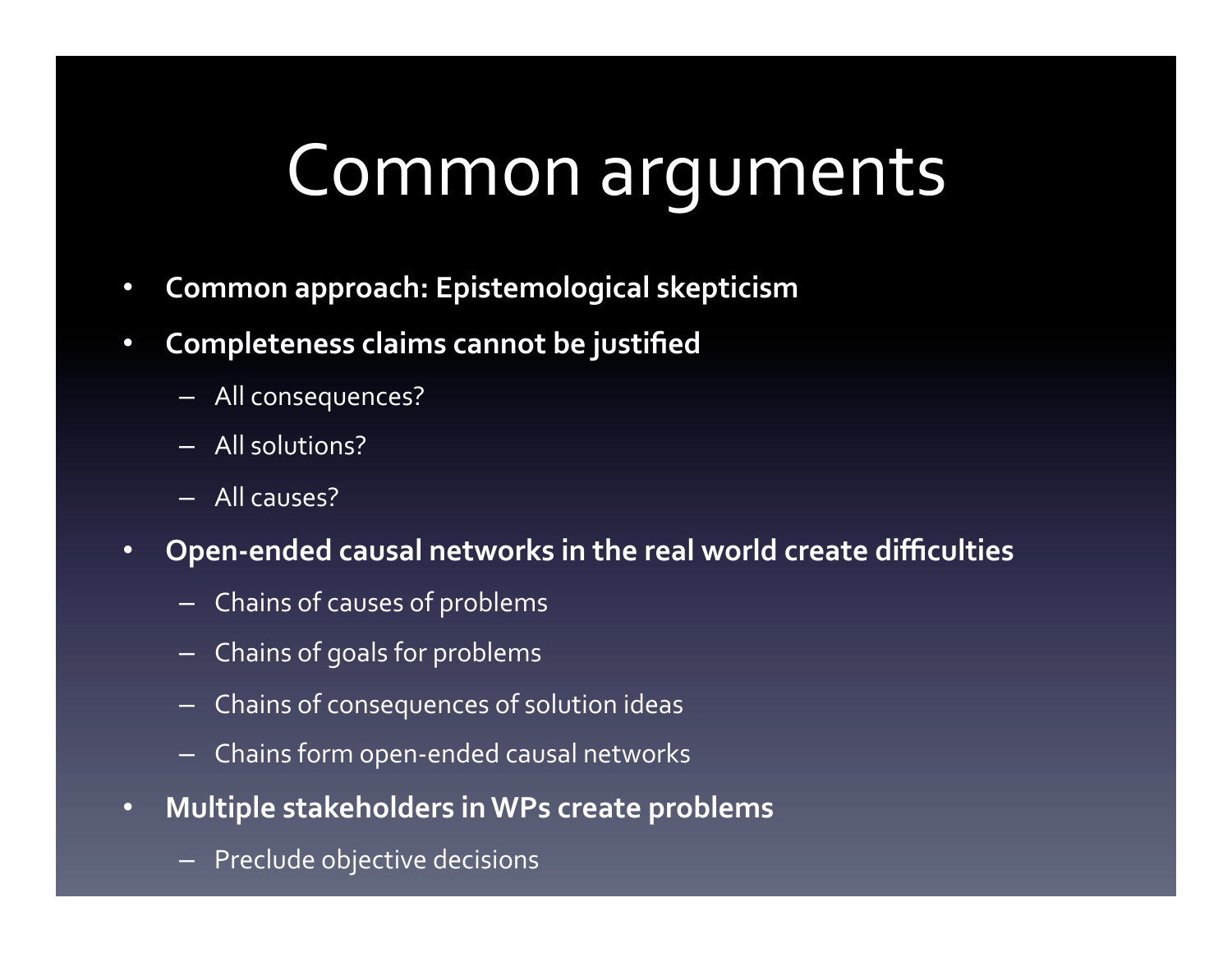# Rittel's Portrayals of Design

- **Rittel's two articles on wicked problems**
- **In Dilemmas article: reduce poverty** 
	- $-$  Backward chaining to find potential causes of the problem
	- $-$  Each potential cause dictates a solution
- **In Systems Analysis article: introduce new product** 
	- $-$  There is no cause of this type of problem
	- $-$  Forward chaining to find effects of solution ideas
- **No portrayal of normal professional design** 
	- $-$  Without this, his arguments are not persuasive.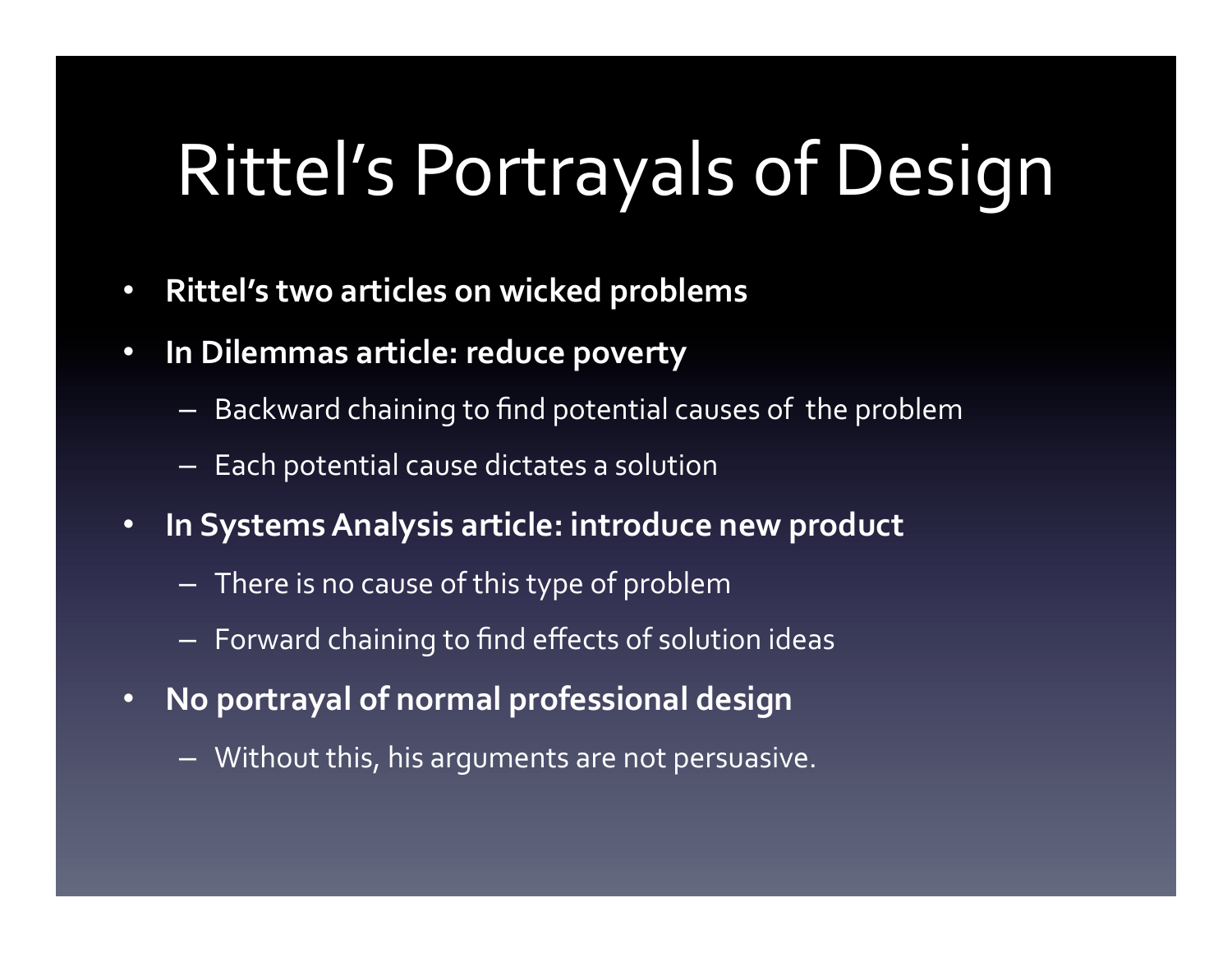# Normal Professional Design

- Design professions are domain-oriented solution domain
- Design professionals "pre-judge" the solution domains of the WPs they tackle
- **Most aspects of their WPs do not have causes** 
	- Problem as-a-whole has no cause & most of its parts have no cause
	- Method: Forward chaining to find effects/consequences of solution ideas
- **•** Some aspects mostly negative things do have causes
	- Aspects with causes
		- Societal ills/goals example: global warming/green building
		- Negative side-effects example: pedestrian zone requires peripheral parking that angers neighbors
		- Implementation difficulties problems in making the DIA baggage handling reliable
	- Methods:
		- Backward chaining from these aspects to domain causes
		- Forward chaining from domain solutions to negation of aspects
		- Complex combinations of forward and backward chaining.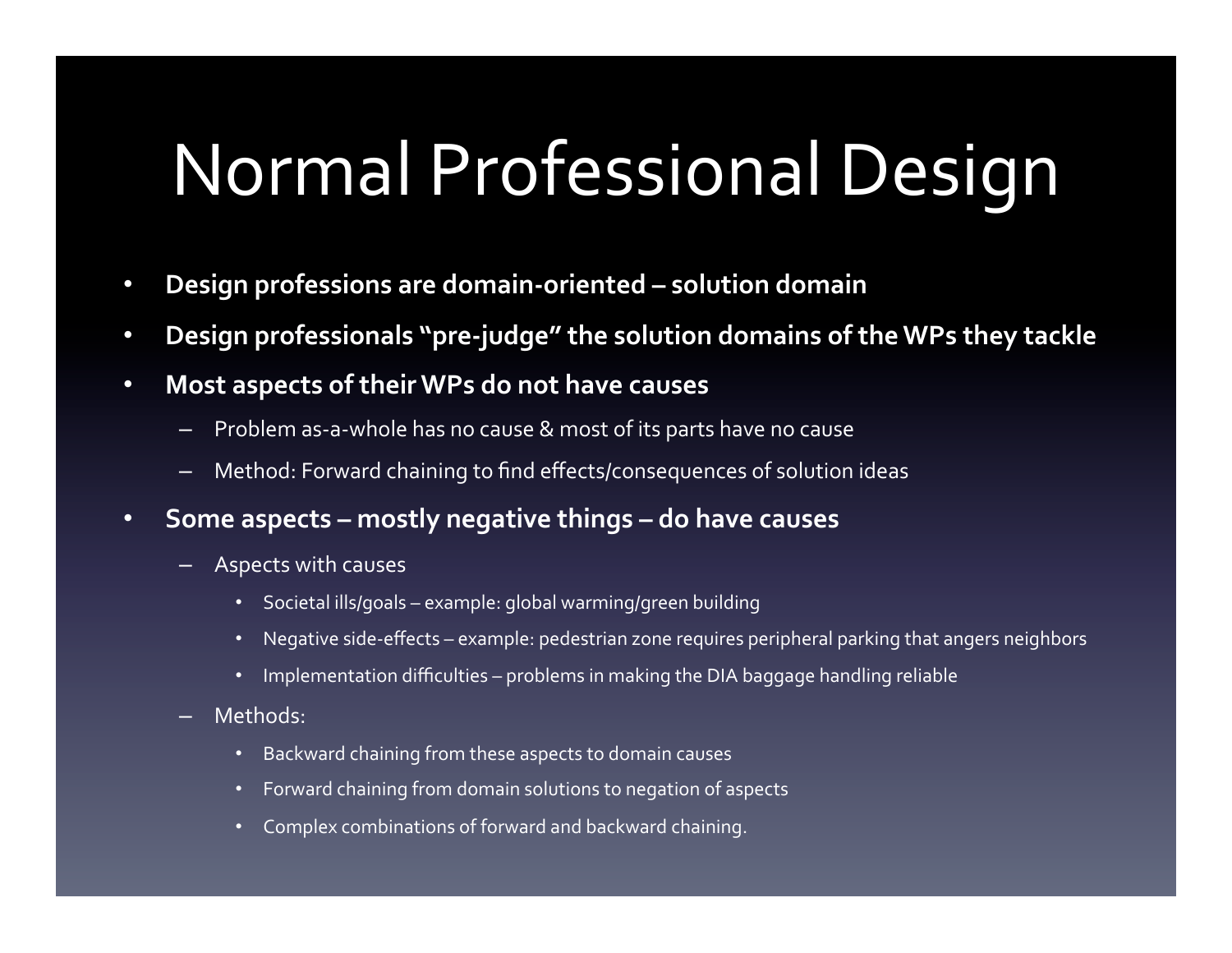## **Property 1: There is no definitive** formulation of a wicked problem

- Definitive = formulation contains all info needed for understanding and solving the WP
- **Refutation of Waterfall approach:**
	- first formulate then solve
- **•** Rittel's arguments:
	- Systems Analysis article: WP: implement a newly designed product into product line
		- New solution ideas generate new info needs
		- Have to know all possible solutions in advance: IMPOSSIBLE!
		- Forward chaining
	- Dilemmas article: WP: reduce poverty
		- Every possible cause of a WP implies a solution idea
		- Have to know all possible causes in advance: IMPOSSIBLE!
		- Backward chaining.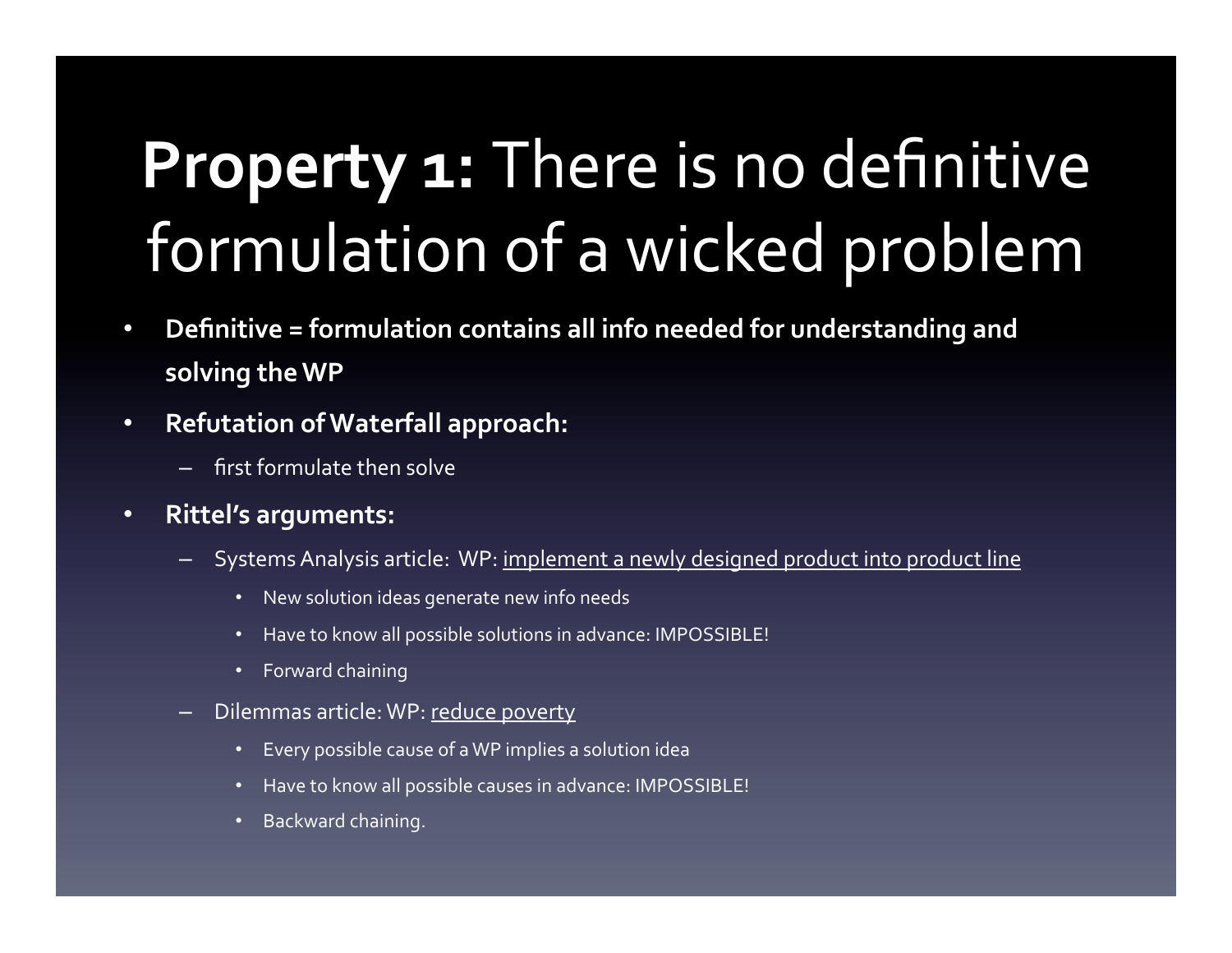# Critique of Property 1

#### • Meaning of property:

- Unclear whether you can never have a definitive formulation, even at end of project
- Later properties  $(2, 3, 4, 8, 6)$  show that you cannot
- **•** Soundness of arguments:
	- Rittel does not say why you cannot generate all causes/possible solutions to a WP until Property 6
	- Does not cover normal professional design
- **•** Unstated taming principle:
	- The designer never has the resources to collect all the info needed.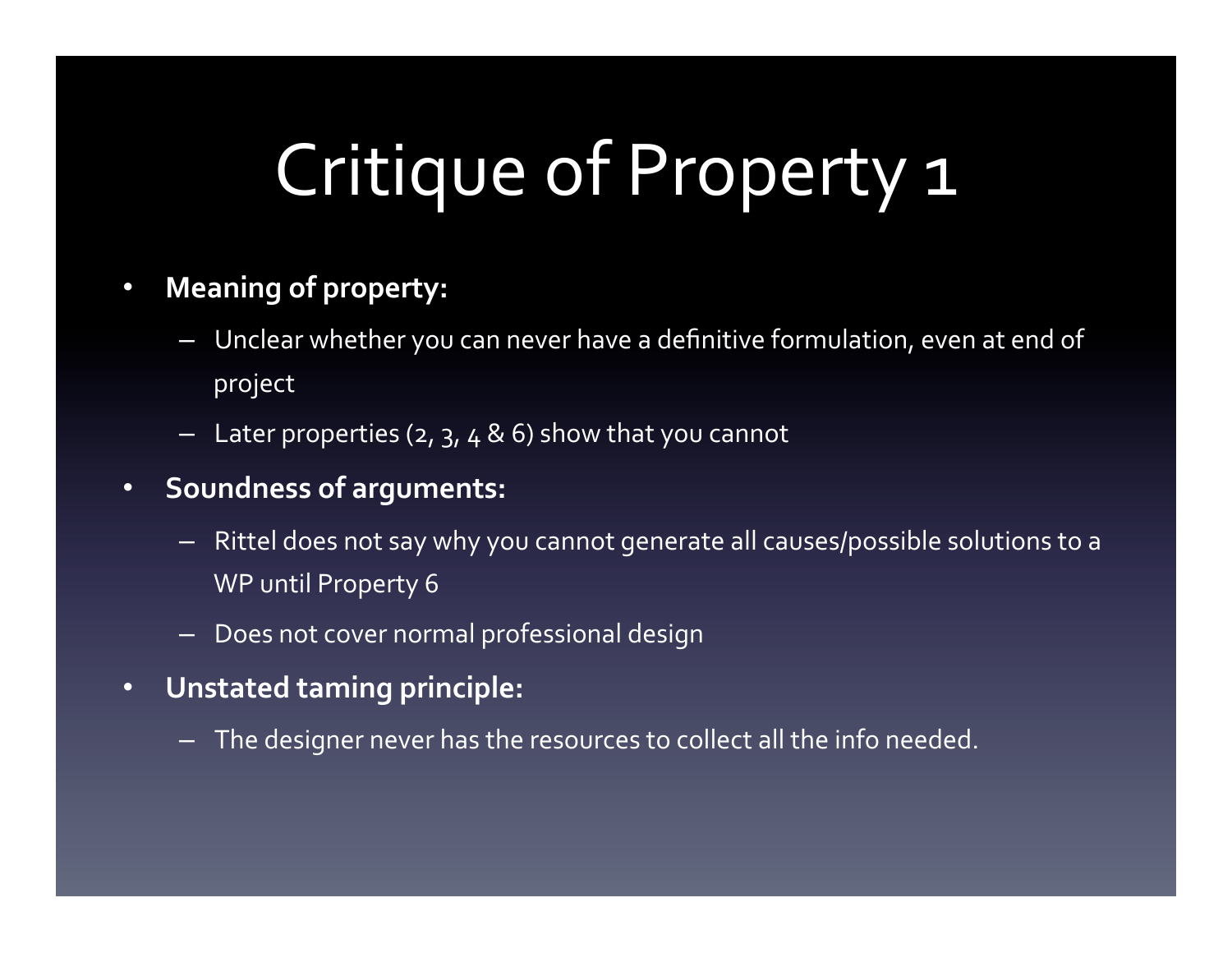# **Property 2: Wicked problems** have no stopping rule

- Nothing in the logic of the problems tells you when to stop working
- **•** Rittel's arguments:
	- There are no firm criteria for problem understanding
	- Causal chains are endless
		- causes, solutions, goals, consequences
	- So designer can always try to do better
- **•** Taming principle:
	- You stop when you run out of resources (time, money, manpower, etc.).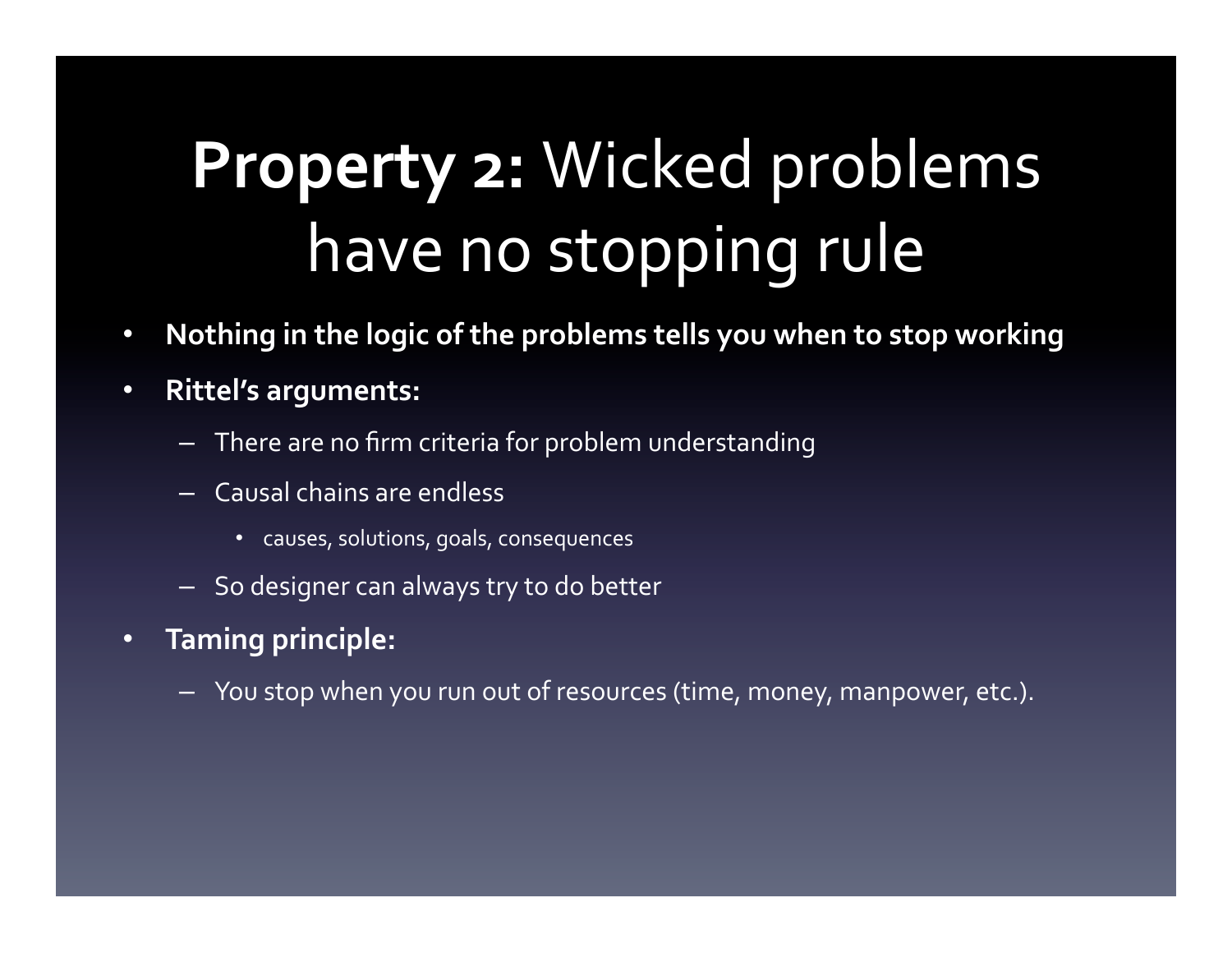# Critique of Property 2

• Meaning of property:

– Clear 

- Soundness of argument:
	- Good
	- $-$  Real designers say, "Design projects are abandoned, not completed."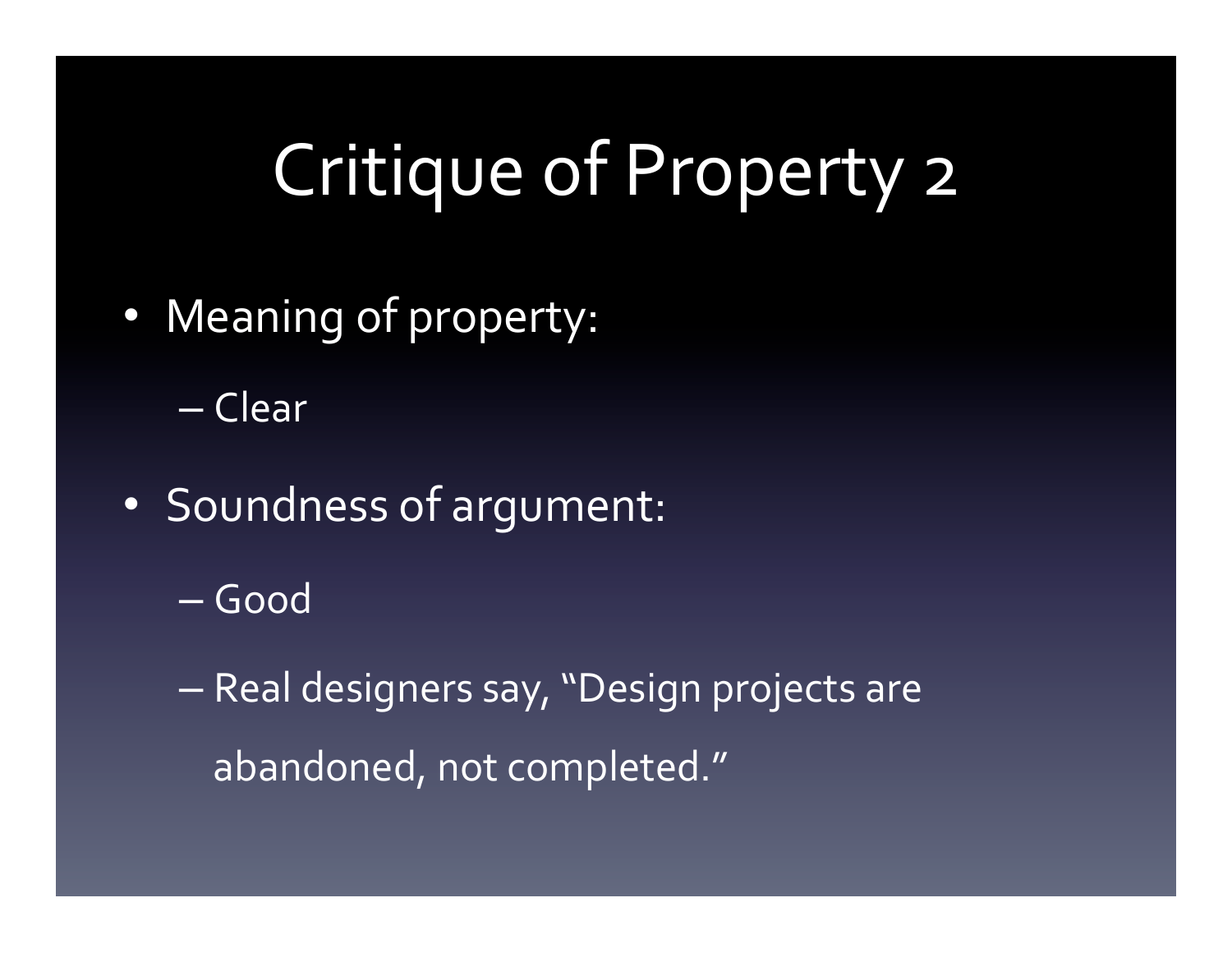# **Property 3: Solutions to WPs are** not true/false but good/bad

- **Meaning:** 
	- $-$  They involve value judgments, not factual judgments
- **Rittel's arguments:** 
	- Usually there are multiple stakeholders
	- $-$  They are typically have different opinions
	- $-$  They are equally entitled to judge solutions
	- $-$  They express their opinions of solutions as good/bad.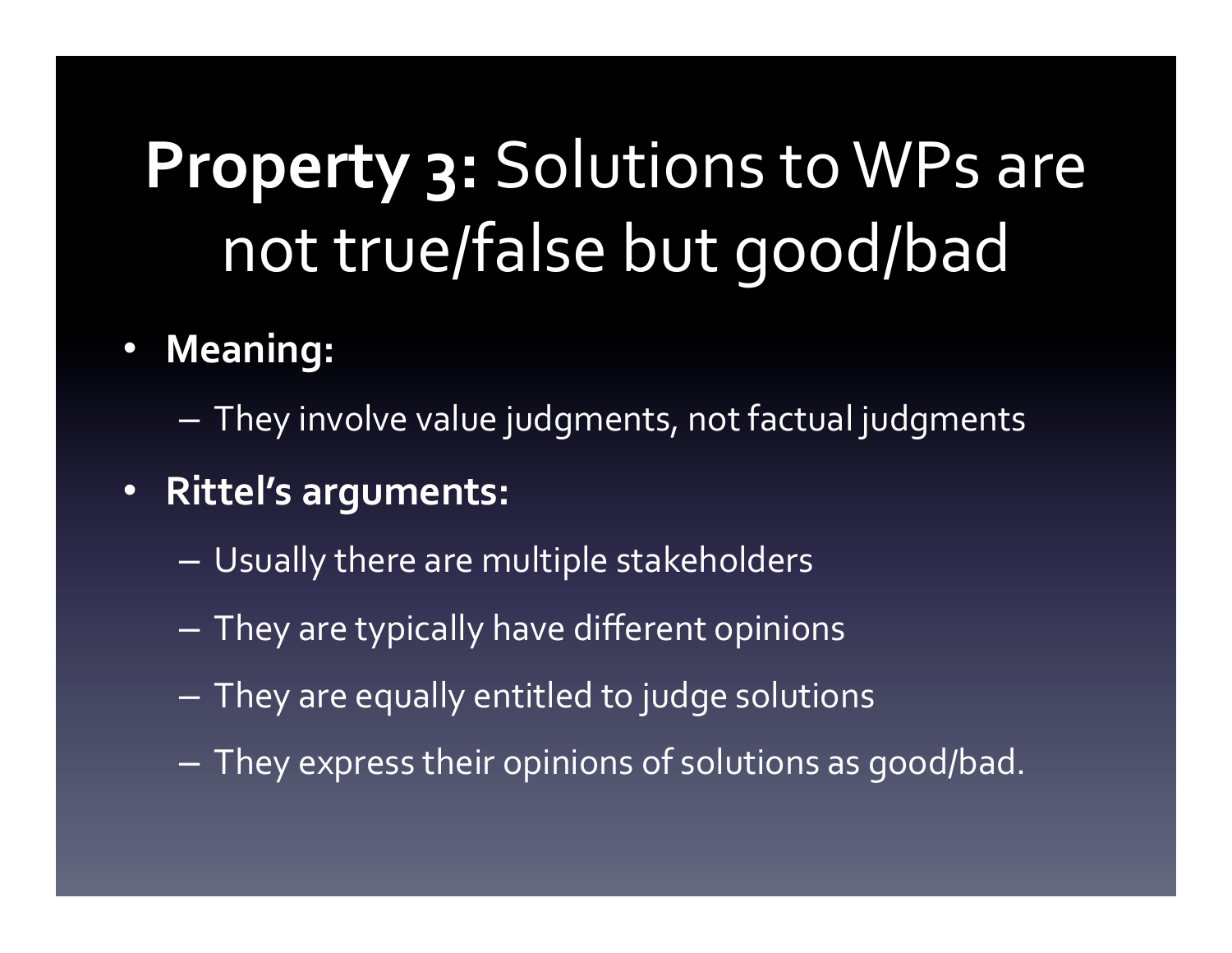# Critique of Property 3

- **Meaning of property:** 
	- Clear
- **•** Soundness of argument:
	- $-$  Good, but there is a missing piece:
	- $-$  Missing part of argument:
		- If multiple people with different opinions are entitled to judge a solution, then how to value (weight) their judgments is a political question that requires a value judgment.
		- That is why the judgment of a solution must be a value judgment.
- **Crucial unstated implications:** 
	- There are no objective procedures for making value judgments.
	- Science requires objective procedures
	- So there is no scientific decision making with multiple stakeholders.
	- Design is not a science.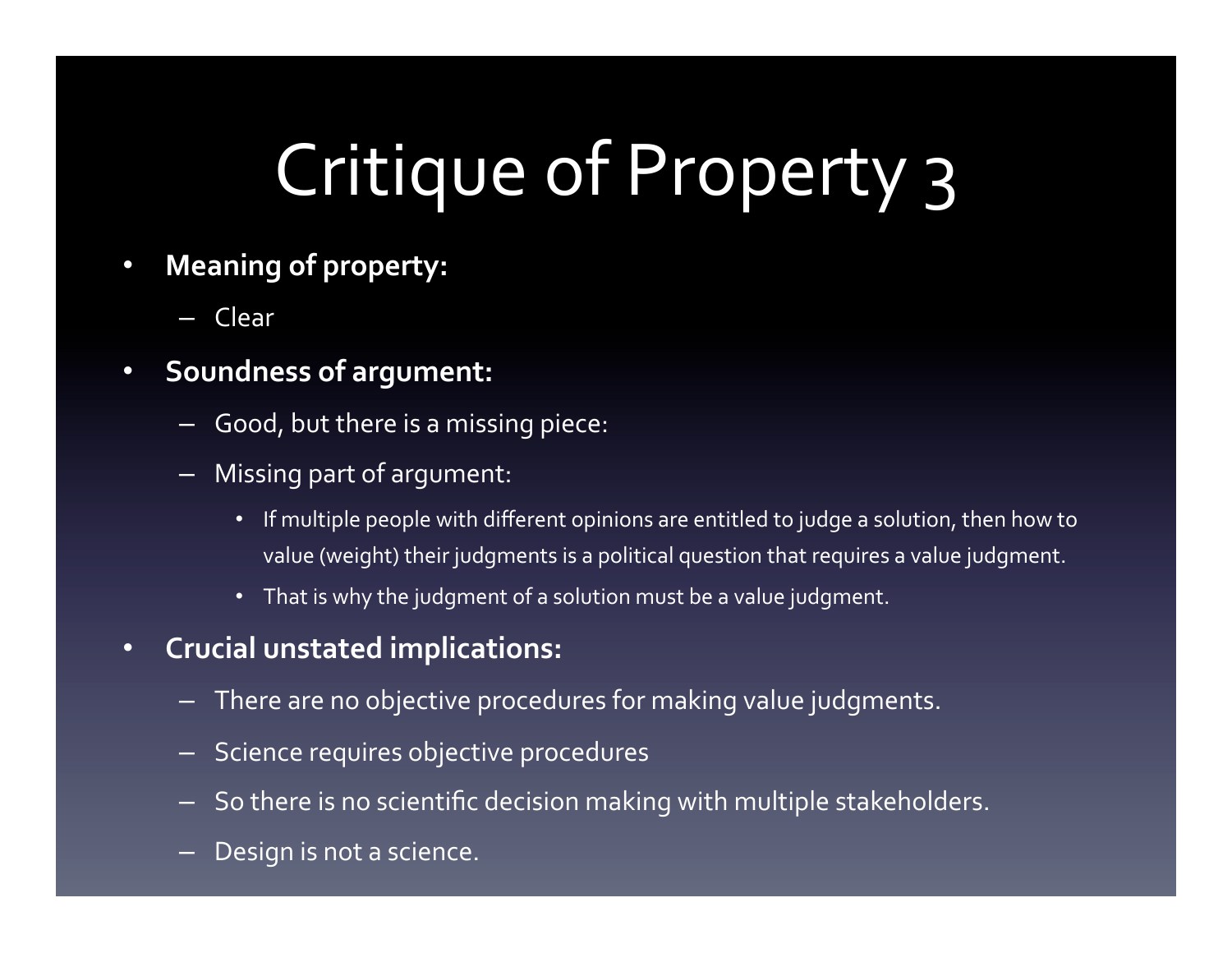### **Property 4: There is no immediate** or ultimate test of a WP solution

#### • **Meaning:**

- $-$  There is no definitive test.
- $-$  There are no objective criteria for testing.
- **•** Rittel's argument:
	- $-$  There are unbounded chains of consequences
	- $-$  Future consequences can outweigh earlier consequences
	- $-$  Cannot test a solution idea without knowing all consequences.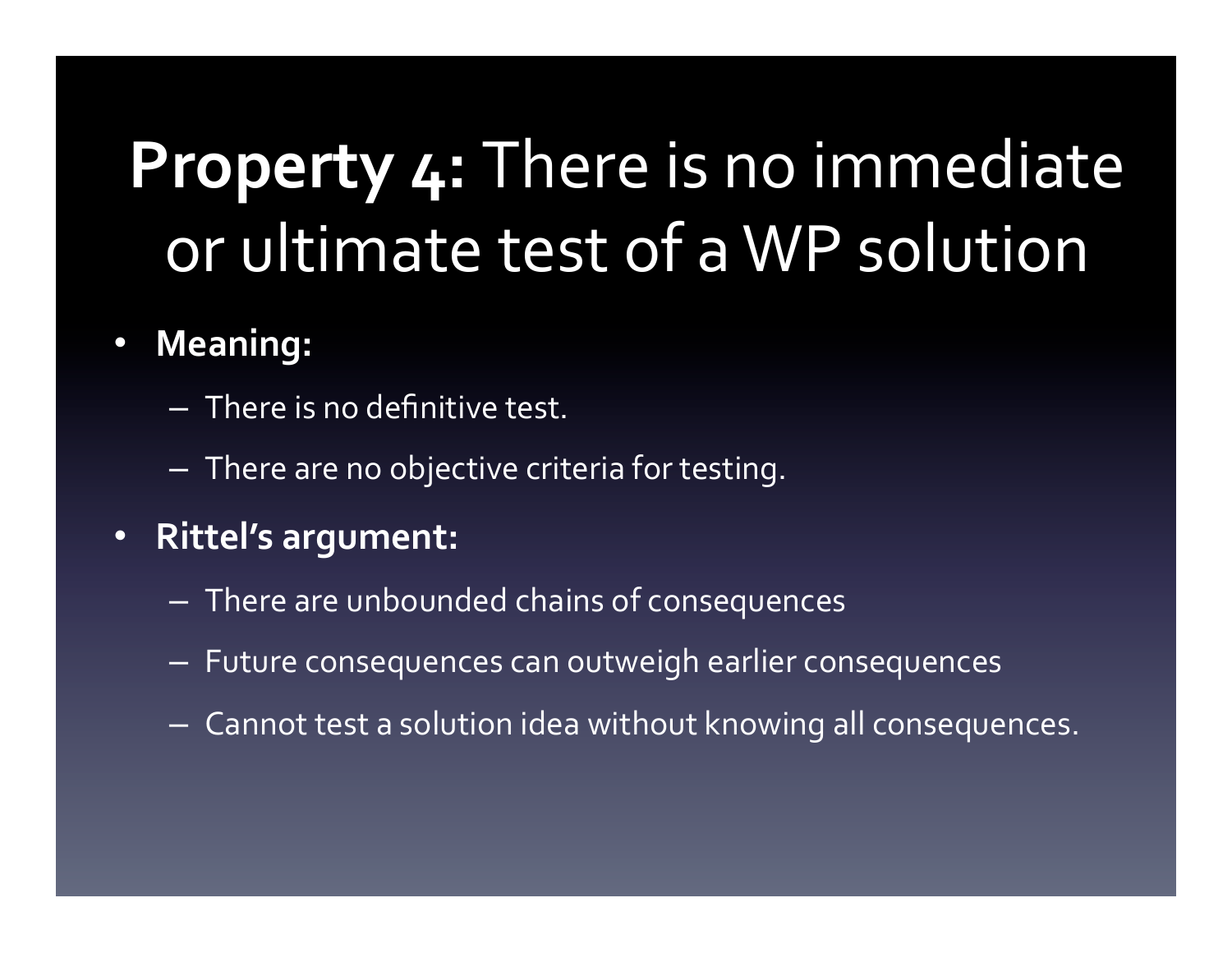# Critique of Property 4

- **Meaning of property:** 
	- Clear
- **•** Soundness of argument:
	- Counter-argument:
		- The further into the future the consequences are, the less reliable our understanding is about these consequences. At some point it becomes too dangerous to base our decisions on such unreliable information.

#### **• Suggested taming principles:**

- Whether we consider more consequences is determined by how best to invest our limited resources (time, money, manpower, etc.)
- $-$  To design, we must test solution ideas without considering all the consequences
- Designers are justified in ignoring far-future consequences that they are uncertain of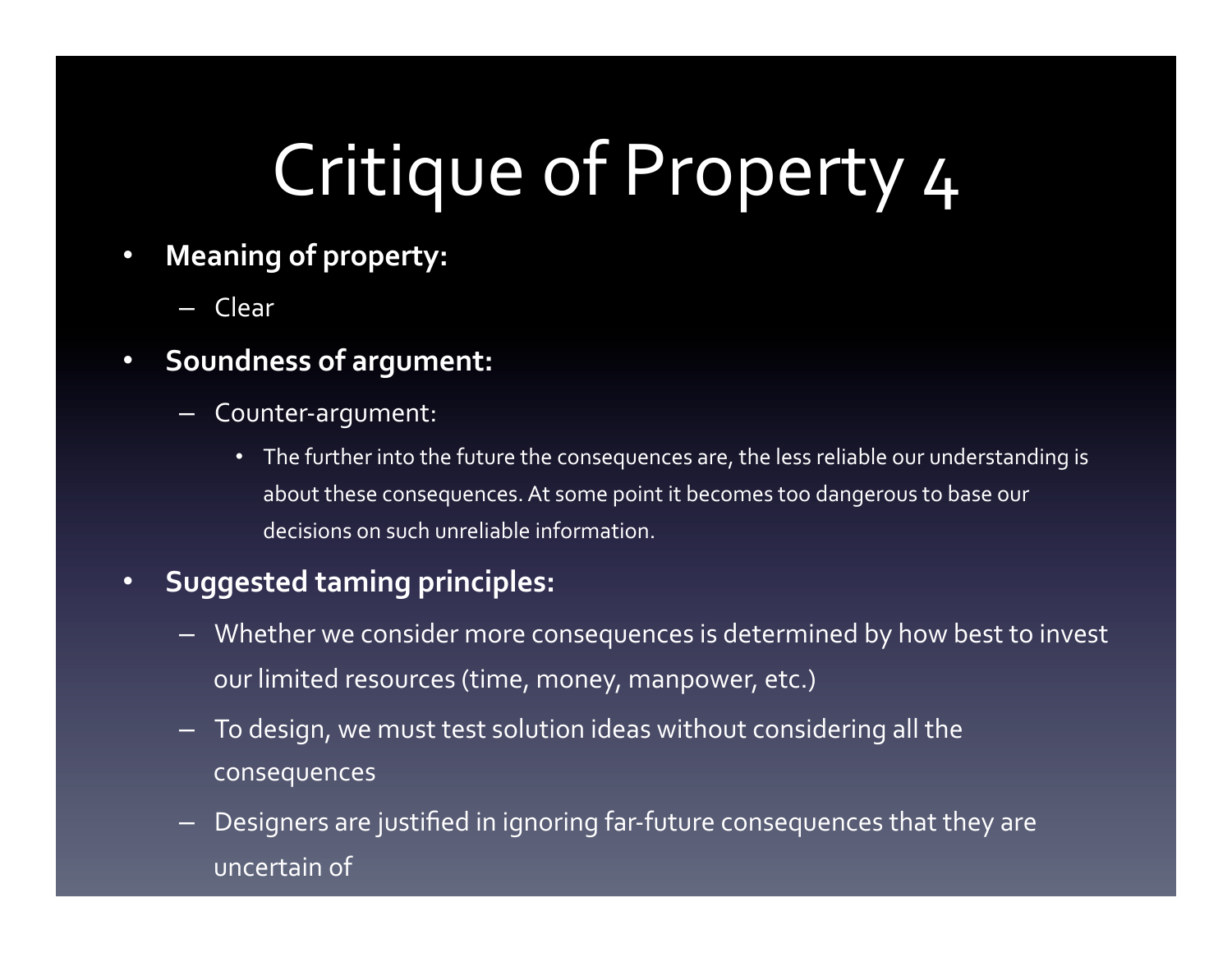### **Property 5: Solving a WP is a one**shot operation: no trial-and-error

• **Meaning:** 

 $-$  There can be no trial-and-error in the real world

- Rittel's argument:
	- $-$  Solutions to WPs have irreversible consequences. So trial-and-error cannot be justified in a project. It is unethical.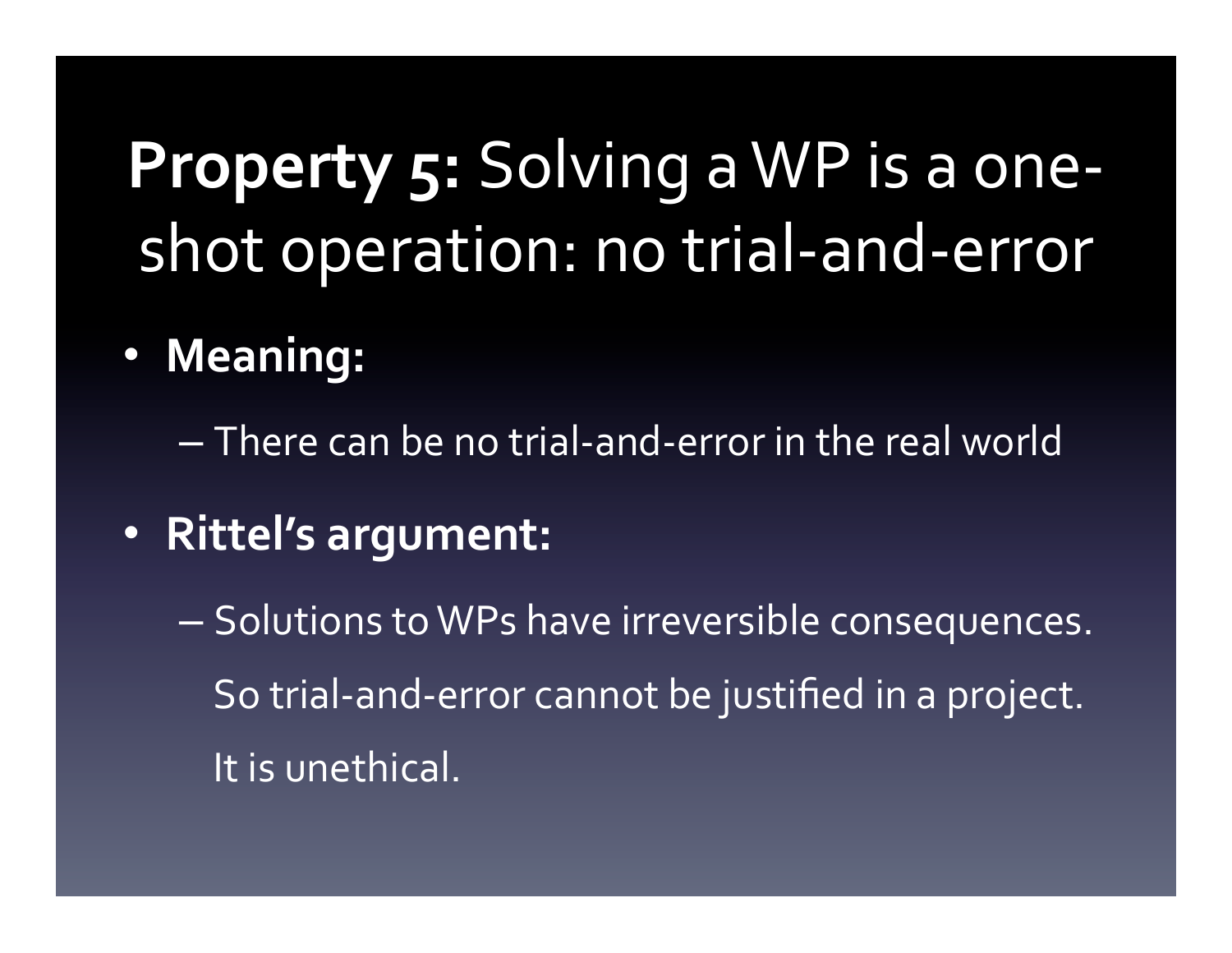# Critique of Property 5

- **Meaning of property:** 
	- Clear
- **•** Soundness of argument:
	- Good.
- **Suggested complementary principle:** 
	- $-$  In another sense, *trial-and-error may be unavoidable*, because predicting all consequences of solutions is not possible. Once a project is completed, we begin to discover the unforeseen consequences. This may require redesign to deal with these consequences. In this sense, **solving a WP is unlikely to be a oneshot operation**. There is no guarantee that trial-and-error can be avoided.
	- $-$  We call coping with feedback from implementation and use *situated reasoning.* This extends Schön's ideas beyond reflection-in-action.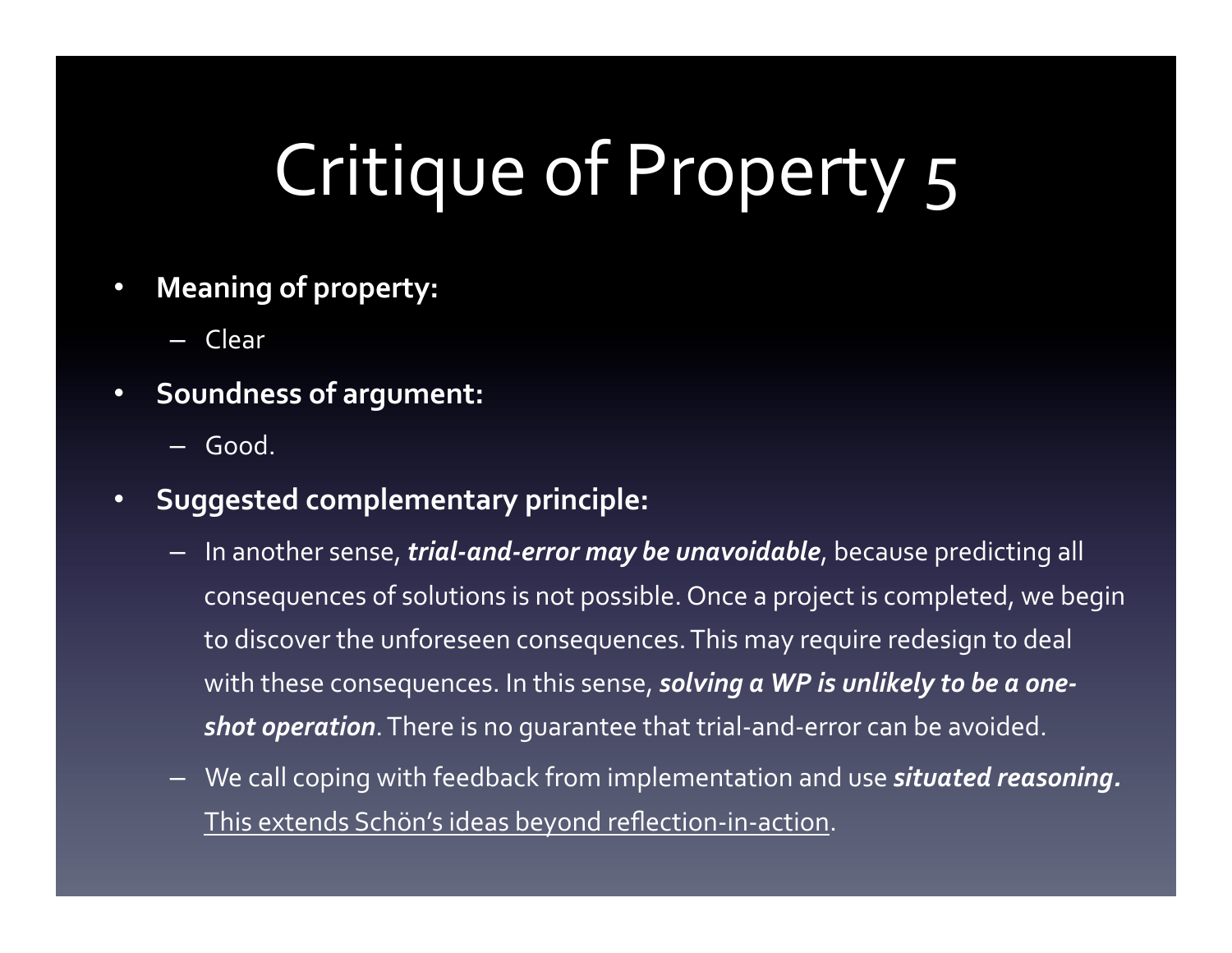### **Property 6:** It is not possible to list all potential solutions to a WP

**• Rittel's argument:** 

 $-$  There are no criteria for proving that all solutions have been identified

- **Soundness of argument:** 
	- Sound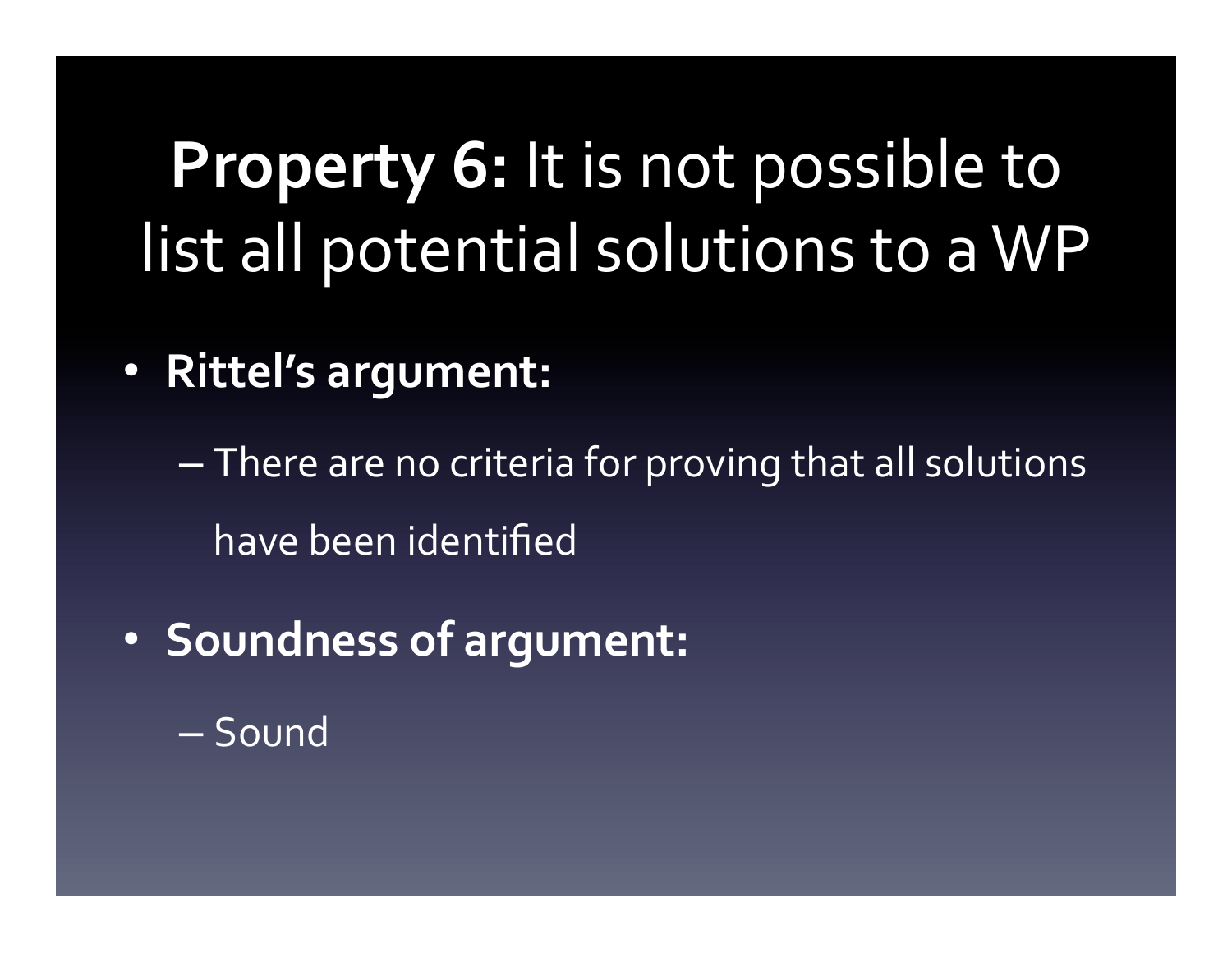## **Property 7: Every wicked problem** is essentially unique

#### • **Meaning:**

 $-$  There can exist unique aspects of a WP that are more important than similarities with other WPs

#### • Rittel's argument:

 $-$  Unique factors always exist in a new project. They might not be important, but there is no way to know this at the beginning of a project.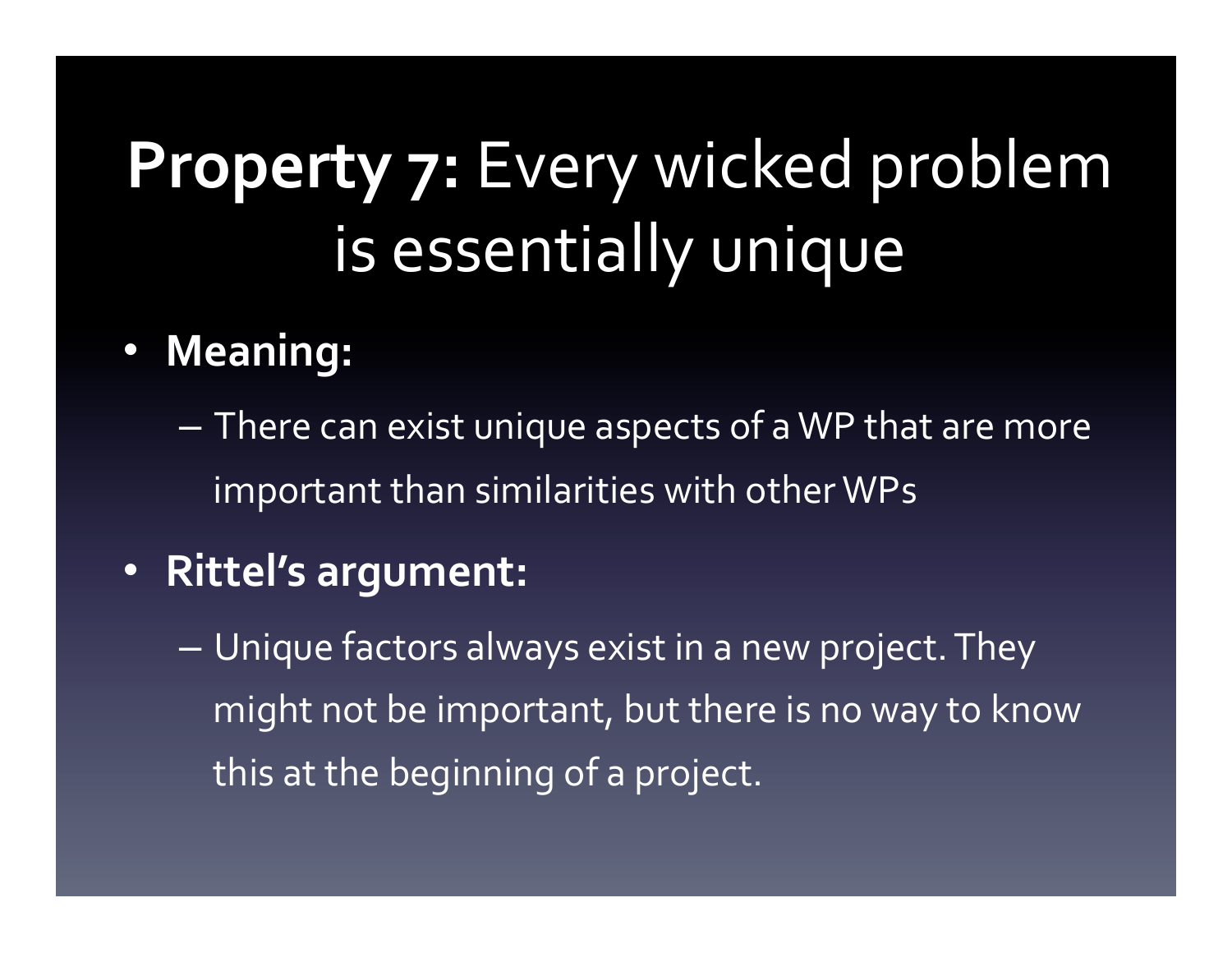# Critique of Property 7

#### **Meaning of property:**

– Clear 

#### **•** Soundness of argument:

- Rittel gives almost no argument.
- Suggested missing argument: uniqueness of the physical and social context of each WP means that it is likely to differ from others in many ways due to the influence of the context. The inevitable importance of the social and physical factors suggests that some of the unique factors may be of great importance for the design.

#### • **Suggested complementary principle:**

Essential uniqueness does not imply that we should ignore the lessons learned from previous projects. In the sense that to the extent that designers are skilled, it is because of what they have learned before beginning to solve the current WP. This includes what they are learned from formal education and previous experience of themselves and others. To deny this is to deny the reality of expertise in design.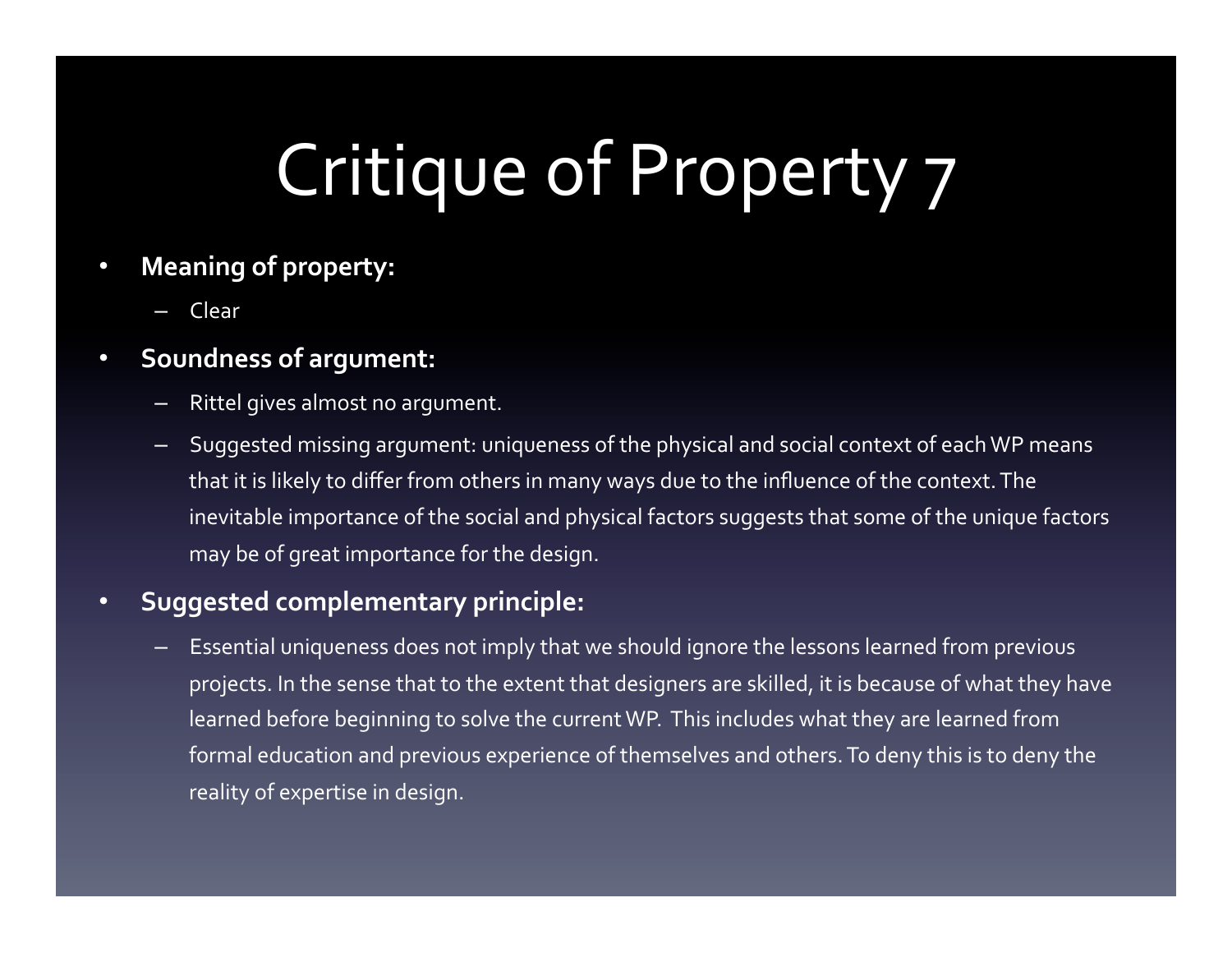#### Property 8: Every WP can be seen as a symptom of another WP

• **Meaning:** 

 $-$  Every WP is caused by another WP and can therefore be considered a symptom of that other WP.

- Rittel's argument:
	- $-$  Any WP can be considered as being caused by another, more fundamental WP. Solving the more fundamental problem will solve the one it causes.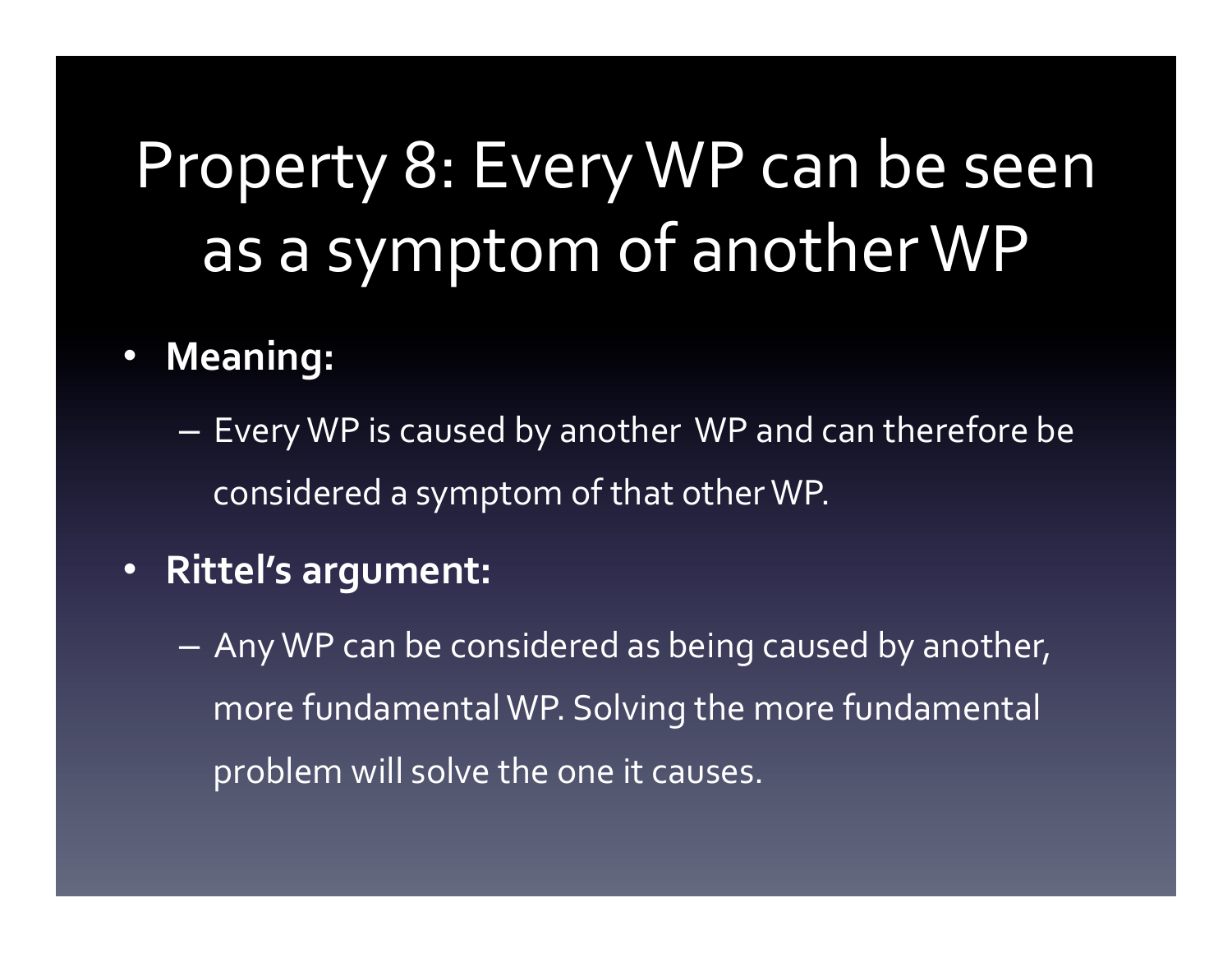# Critique of Property 8

- **•** Meaning of property:
	- Clear
- **•** Soundness of argument:
	- $-$  Not sound as stated.
	- The WP presented in the Systems Analysis article, i.e. the problem of implementing a new product, is not caused by another WP. It is caused by the decision to implement a new product. There may be good reasons for wanting to implement a new product, but these are not causes. They are intended, *desirable* effects of implementing a new product.
	- Most WPs solved by professional designers are not caused by other WPs.
	- $-$  Property 8 needs to be restated as follows: Any WP that is caused by second WP can be consider a symptom of that second WP.
	- *Most (all?)* WPs with causes are *negative problems*, not positive problems.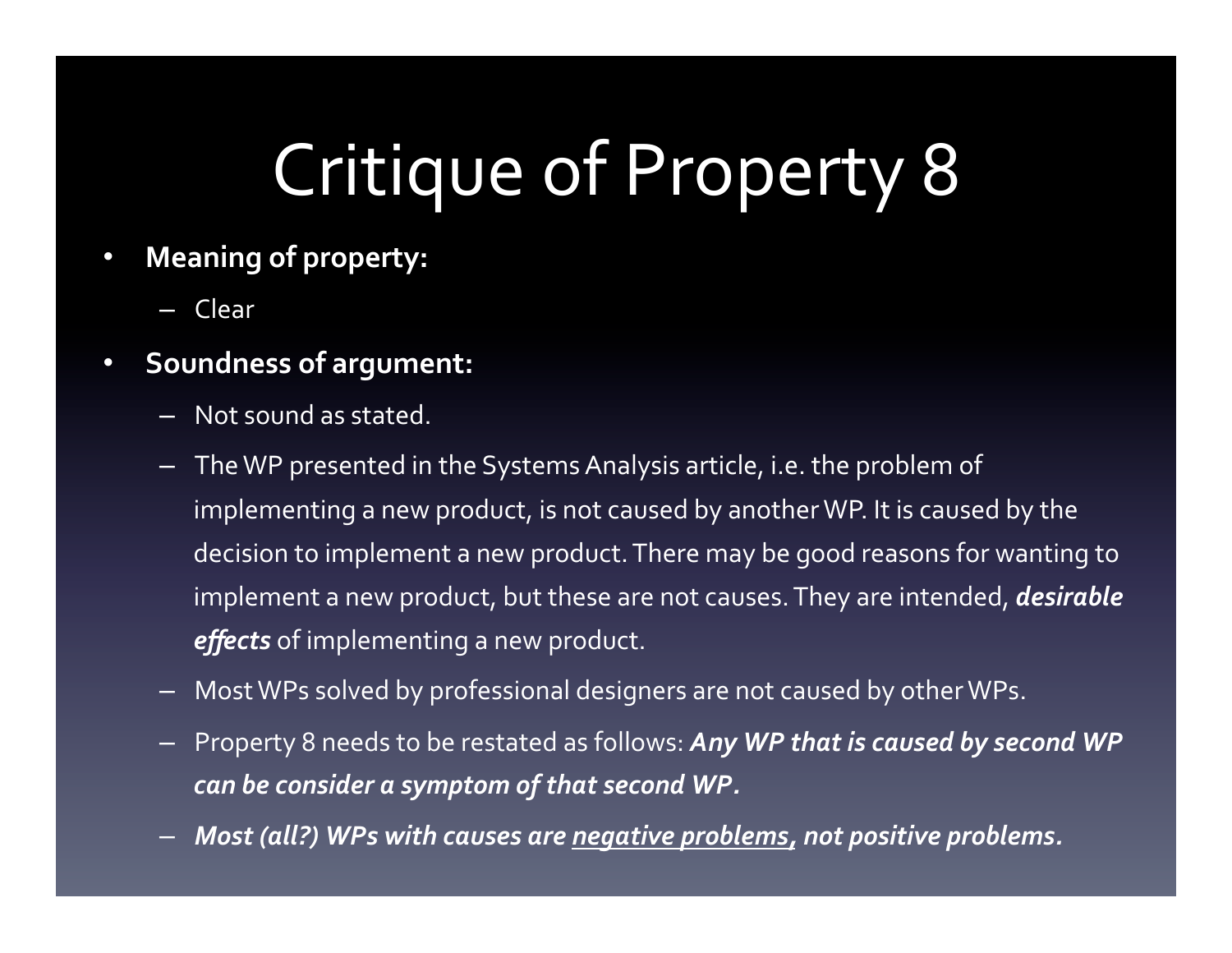# **Property 9: There are many** explanations for the cause of a WP. The one chosen determines how the WP is solved.

#### **•** Rittel's argument:

He gives an example of alternative potential causes of a societal problem, and then shows how the elimination of each cause dictates the direction of the solution

#### **•** Critique of soundness of argument:

- Sound as long as it does not assume that all WPs have causes. For WPs that do not have causes, the solution is determined by instrumental reasoning with causal chains to meet the stated requirements of the problem. For design professionals these causal chains connect features of artifact in their given design domain to the requirements.
- If the problem is a difficulty that arises in solving a WP that has no cause, that difficulty is a WP that can be seen as the symptom of another WP.
- Fails to mention impact of multiple stakeholders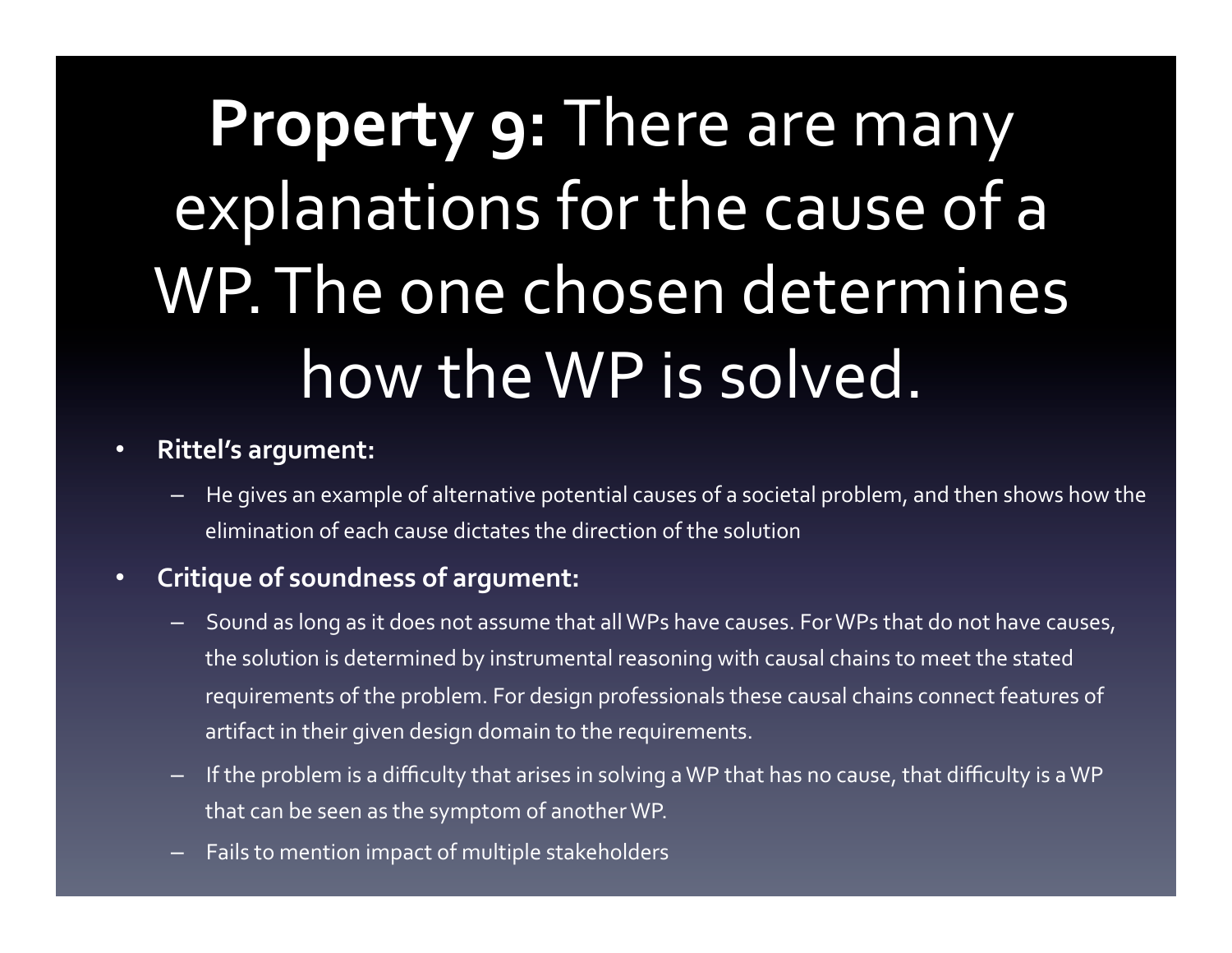## Property 10: The designer has no "right to be wrong"

#### • **Meaning:**

 $-$  Karl Popper maintained that scientists have the "right to be wrong," because is important that they generate bold hypotheses. Rittel argues that designers, by contrast, are responsible for the consequences of their design decisions.

#### **• Rittel's argument:**

 $-$  Popper's arguments do not apply to design. The decisions of designers are intended to affect people. They may help or harm people. Designers are therefore held accountable legally and morally for their decisions.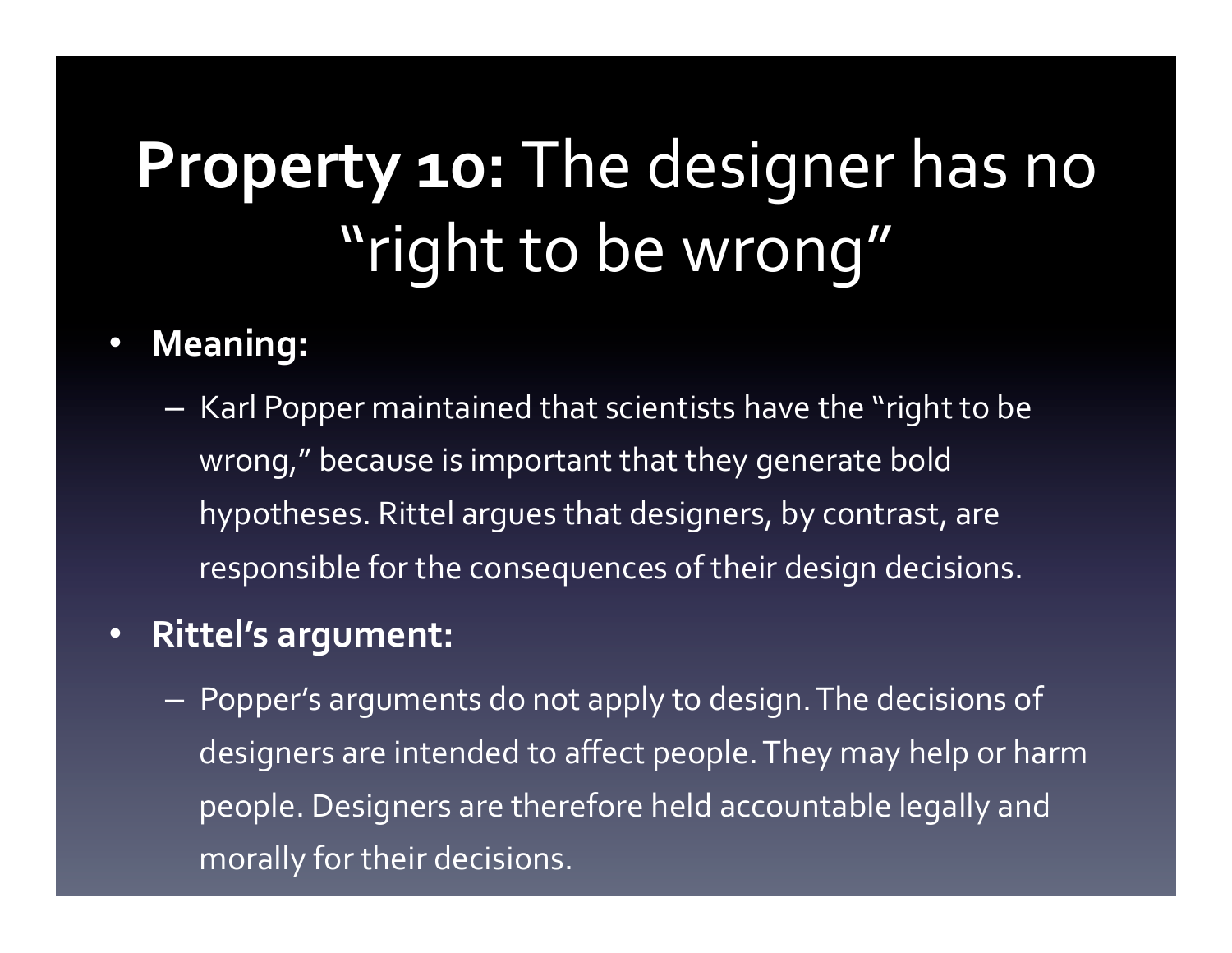# Critique of Property 10

#### **Meaning of property:**

– Clear 

#### • **Soundness of argument:**

- Designers are in fact held accountable for what they do.
- Partial counterargument: Given the inevitability of unforeseen consequences, society should recognize that designers cannot be held accountable for what they cannot possibly foresee. Design of necessity involves the risk of unforeseen consequences, but not designing carries its own risks to society.

#### • **Suggested complementary principles:**

- Designers should have the right to design, which includes the right to produce unforeseeable consequences.
- Designers should accept the need to redesign to deal with unforeseen consequences. In other words, designer should recognize the need for situated reasoning in dealing with WPs.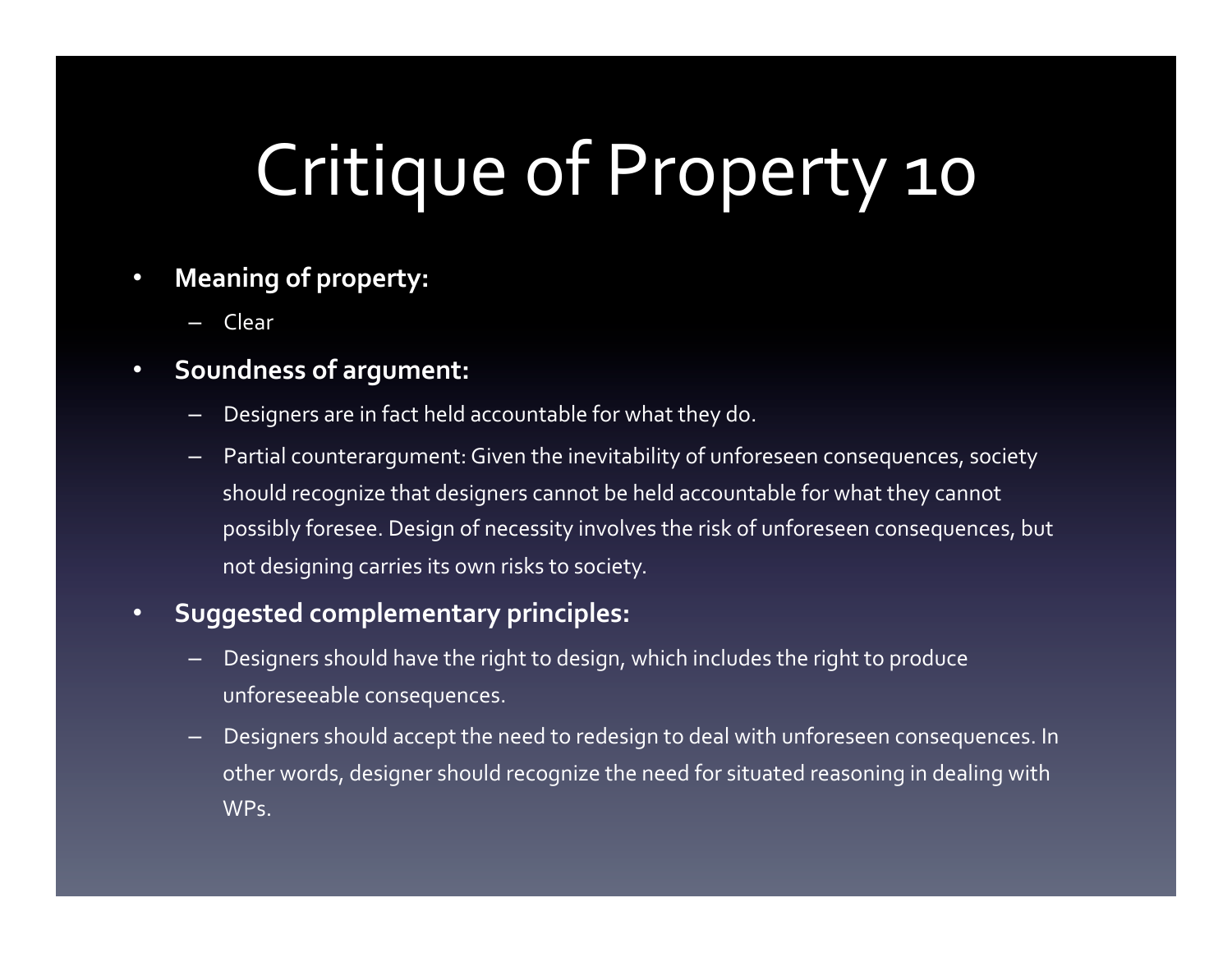#### Our contributions

- **Repaired some meanings and arguments**
- **Rewrote Property 8:** 
	- $-$  Not all WPs have causes.
- **Showed how wicked problems include** "normal professional design".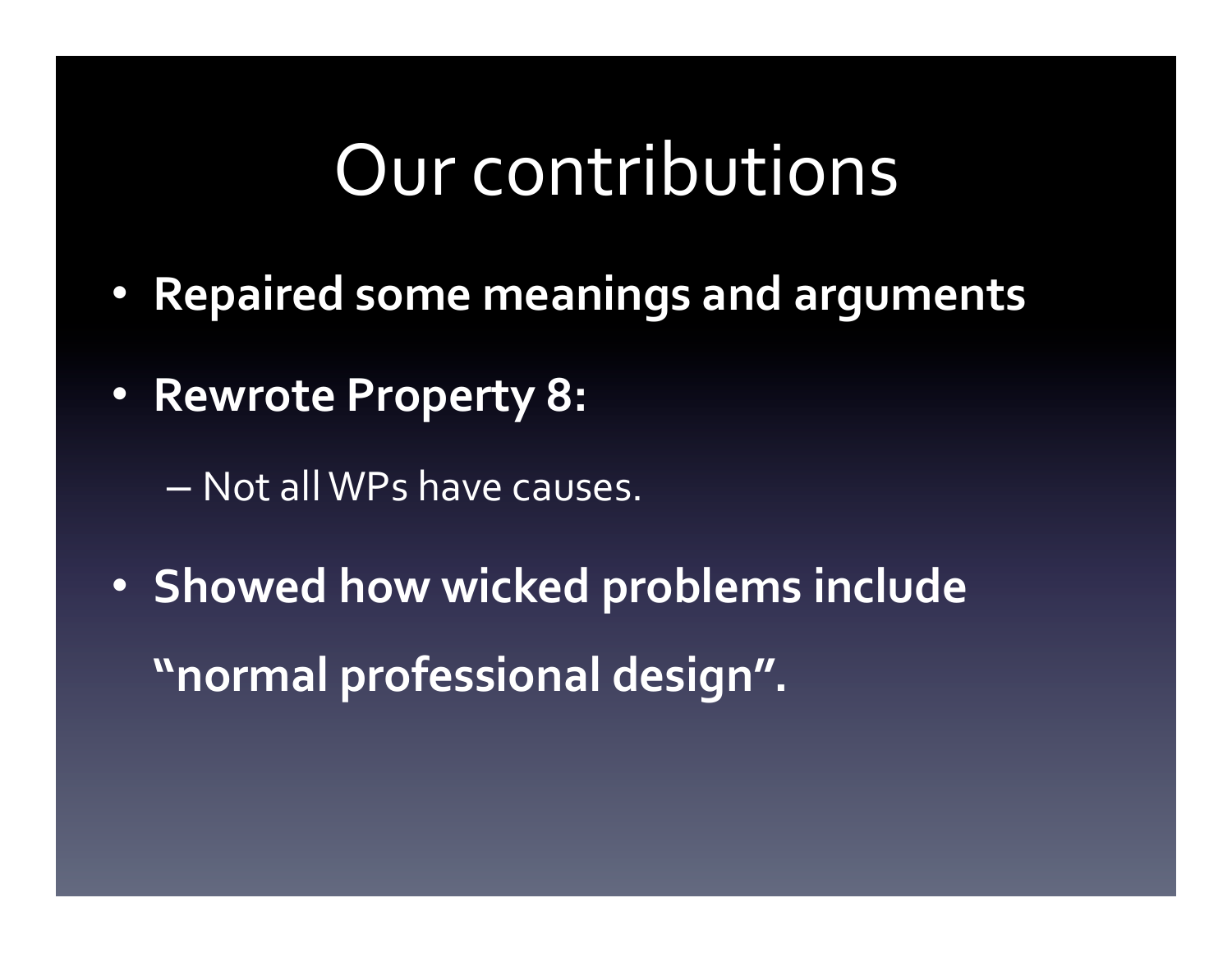## Necessary Clarifications/ Qualifications for WPs

- Multi-stakeholder design cannot be a science—settling controversy requires value judgments
- Designers should evaluate the reliability of information when assessing potential consequences and not be paralyzed by the unknown
- Backward chaining in professional design is based on causes being within the professionals' solution domain
- Essential uniqueness does not imply that we should ignore the lessons learned.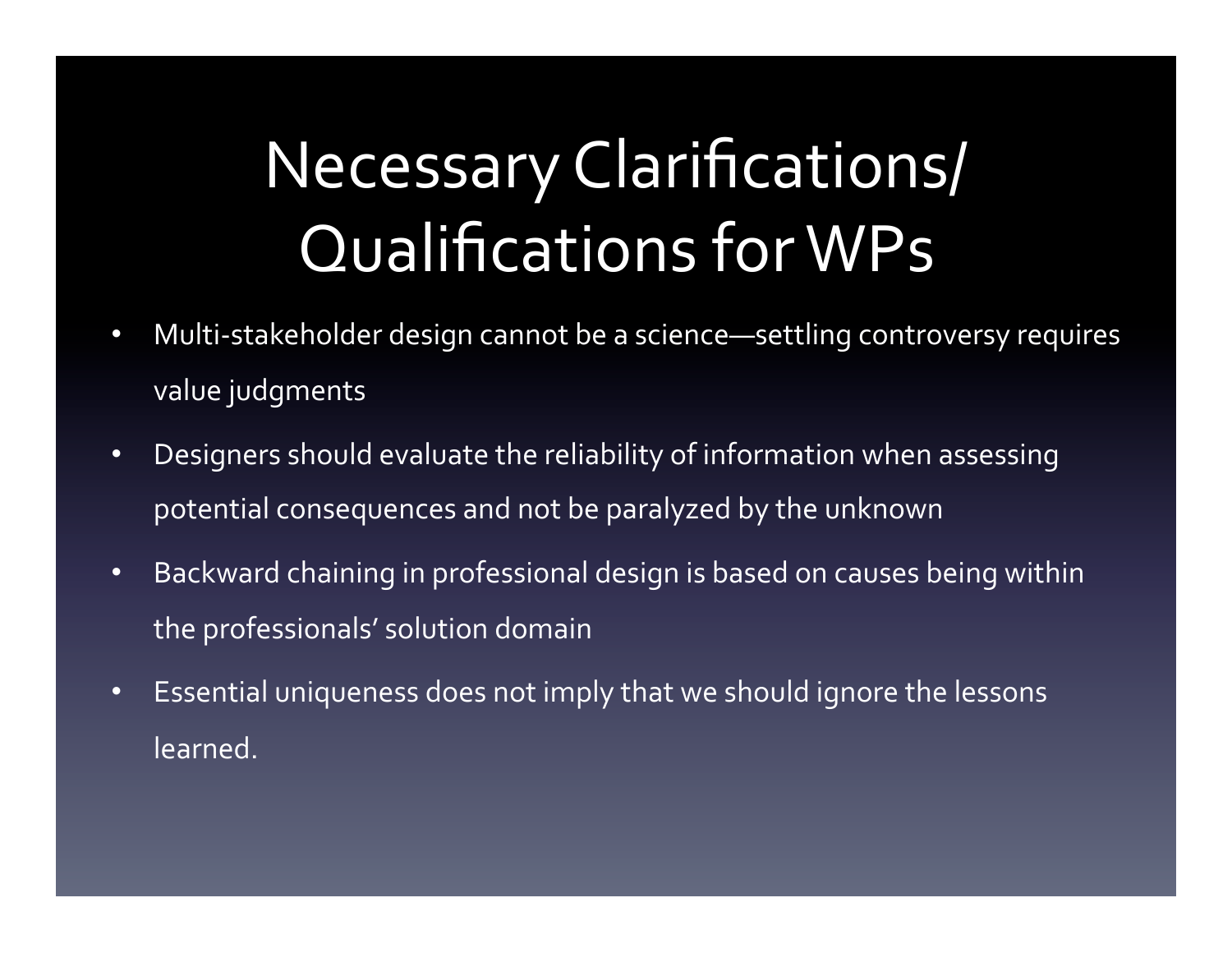## Necessary Clarifications/ Qualifications for WPs

- Trial-and-error may be unavoidable because of unforeseen consequences
- Designers should have the right to design, which includes the right to produce unforeseeable consequences
- Design is unlikely to be a one-shot operation. Instead, it is likely to be an iterative process – a sequence of projects – based on situated reasoning. In such cases, knowledge of the rationale for prior iterations is crucial.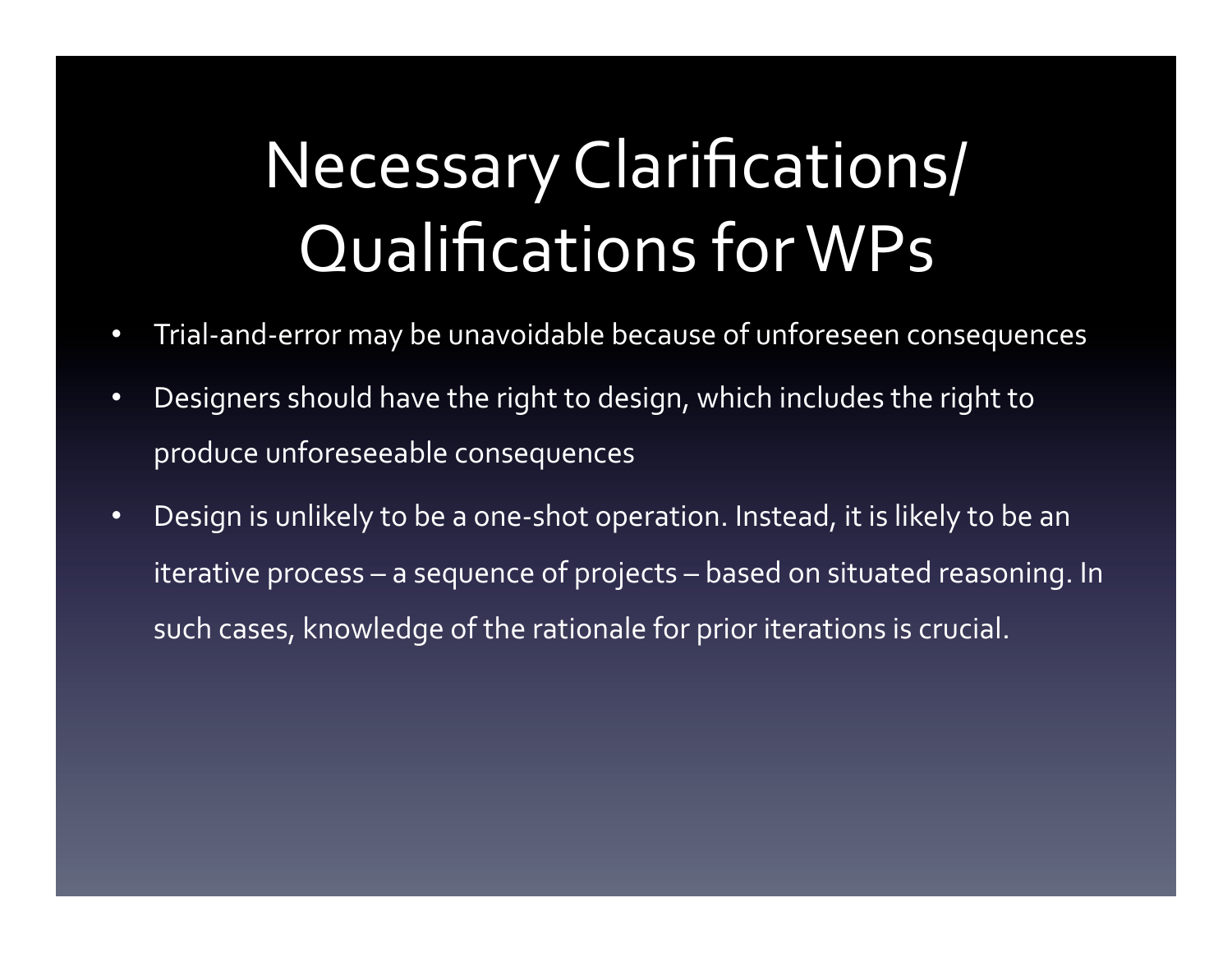# Applying the Criteria

- Important to correctly separate the wicked from the "wicked-hard"
	- Unfamiliar, complex, difficult not sufficient for wickedness
- Many good methods exist for solving tame problems that might be ignored if a problem is incorrectly classified as wicked!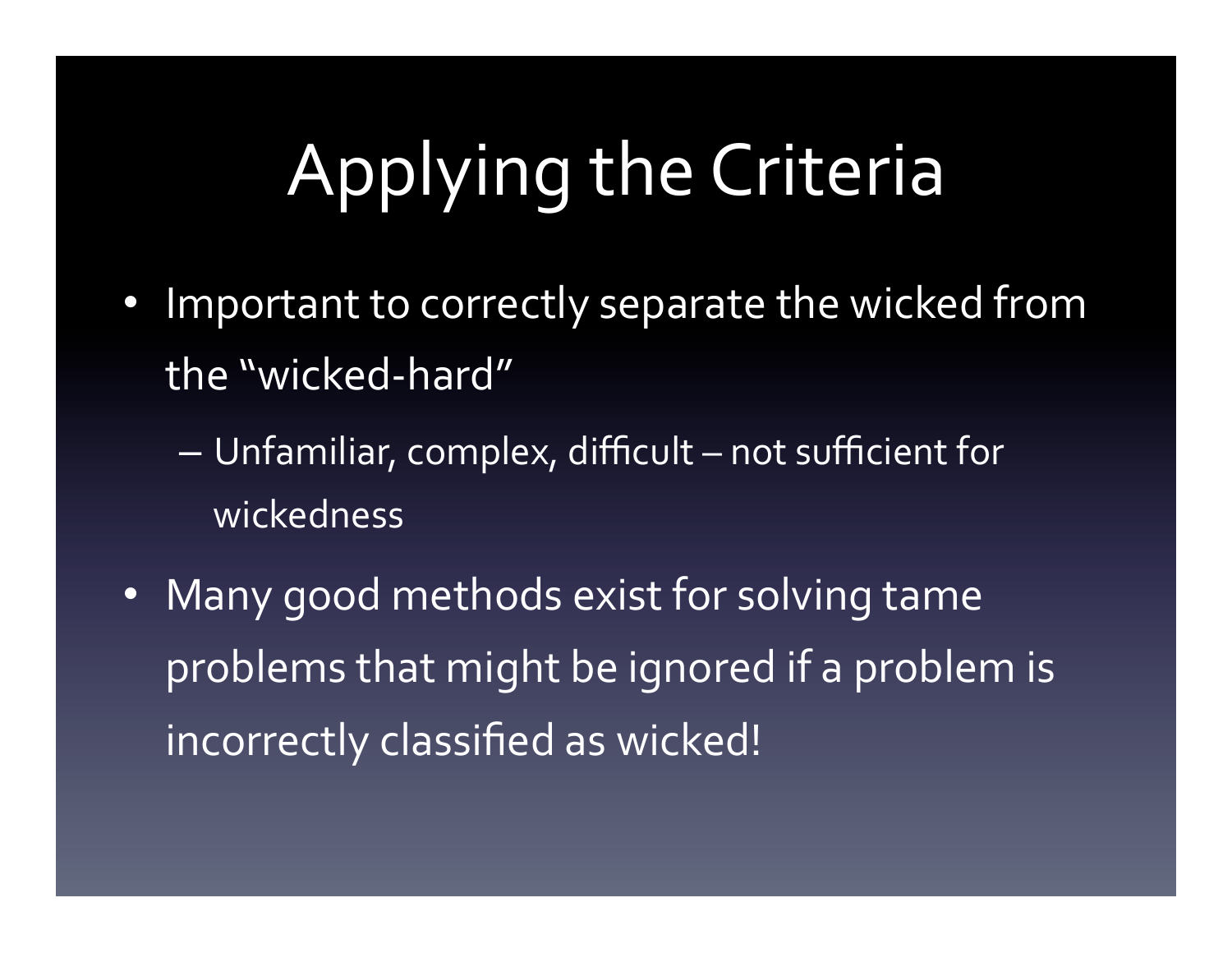# Alternative Definitions

| <b>Rittel</b>                    | <b>Conklin</b>          | <b>Kreuter</b>          | <b>Camillus</b>         |
|----------------------------------|-------------------------|-------------------------|-------------------------|
| No definitive description        | $\boldsymbol{X}$        | $\sf X$                 |                         |
| No stopping rule                 | $\mathsf{X}$            | $\overline{\mathsf{X}}$ |                         |
| No right/wrong solutions         | $\overline{\mathsf{X}}$ | $\overline{\mathsf{X}}$ |                         |
| No "immediate and ultimate" test |                         |                         | $\mathsf{X}$            |
| "One shot operation"             | $\boldsymbol{X}$        |                         | $\overline{\mathsf{X}}$ |
| No exhaustive list of solutions  | $\mathsf{X}$            |                         |                         |
| <b>Essential Uniqueness</b>      | $\overline{\mathsf{X}}$ | $\sf X$                 |                         |
| Symptoms of larger problems      |                         |                         |                         |
| <b>Many explanations</b>         |                         | X                       | $\sf X$                 |
| No right to be wrong             |                         |                         |                         |

Conklin, J. (2005). Dialogue Mapping: Building shared understanding of wicked problems. New York: John Wiley and Sons Kreuter MW, De Rosa C, Howze EH, Baldwin GT. Understanding wicked problems: a key to advancing environmental health promotion. Health Educ Behav. 2004 Aug;31(4):441-54 Camillus, John C. "Strategy as a Wicked Problem." Harvardness Review, May 2008, 99-106.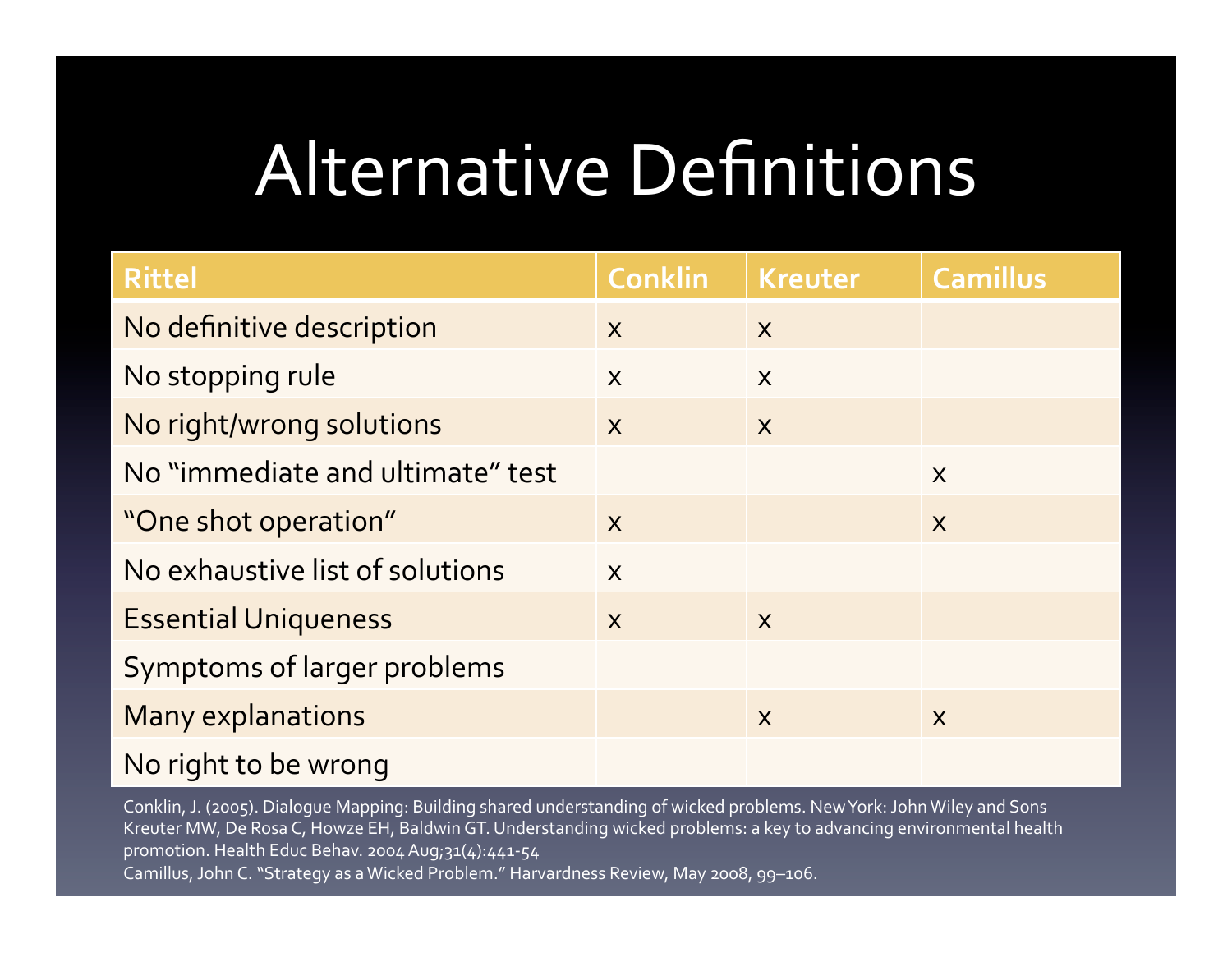## Are all criteria needed?

- Most commonly mentioned "essential uniqueness"
	- Certainly necessary sufficient?
- Some claim all design is wicked
	- Unlikely
- Some claim ill-defined = wicked
	- All wicked problems are ill-defined but is the reverse true? Lack of a testable solution is only one of Rittel's criteria
- Does Rittel claim that all criteria are needed?
	- $-$  Not explicitly, although some criteria are listed as essential (essential uniqueness and each wicked problem being a symptom of another wicked problem).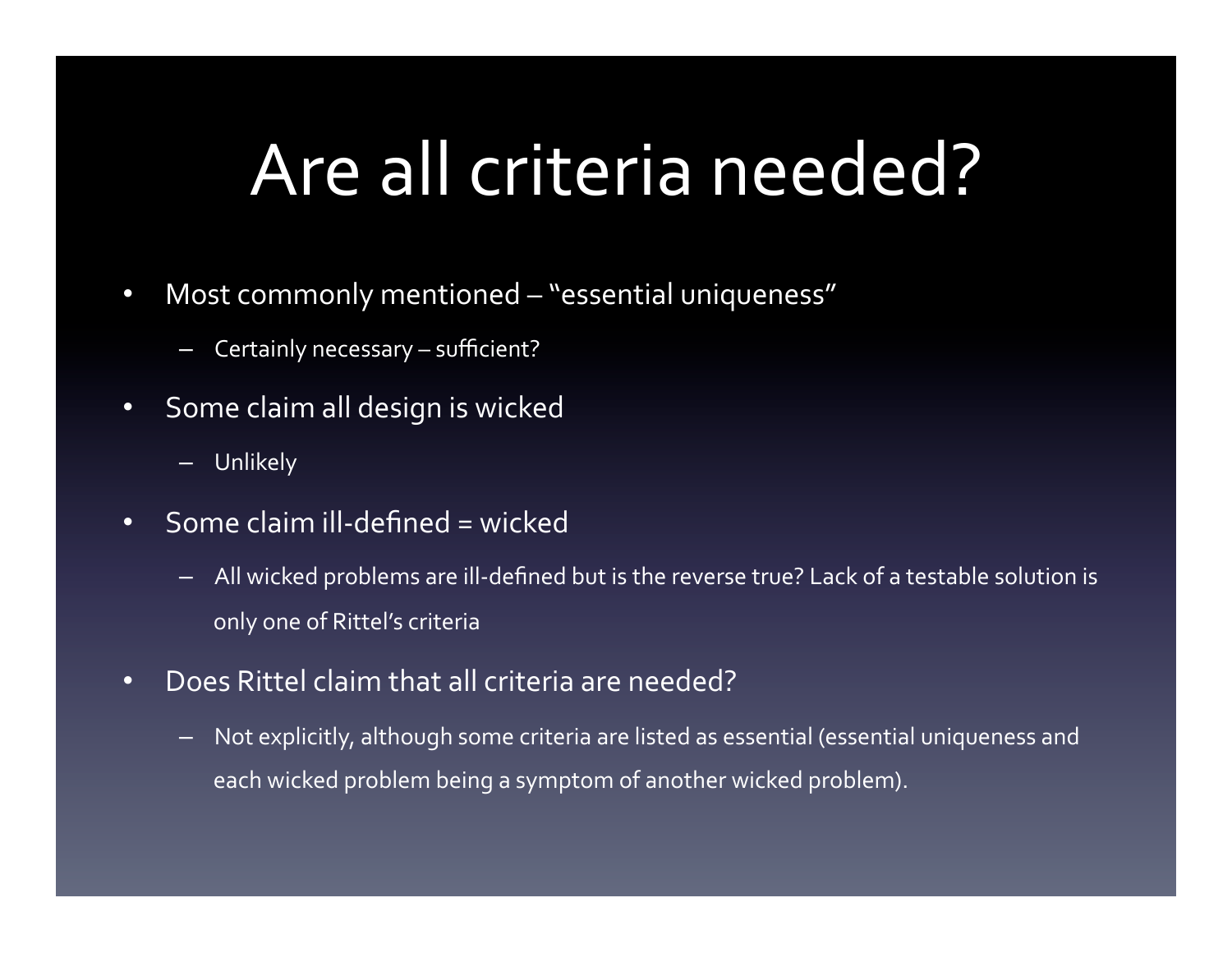### Is the DIA Baggage Handler Wicked?

- 1. No definitive description maybe. If the problem is rephrased as the real problem of decreasing turn-around time then yes.
- 2. No stopping rule yes. Too complex to model.
- $3.$  Good/bad, not right/wrong yes. Many tradeoffs.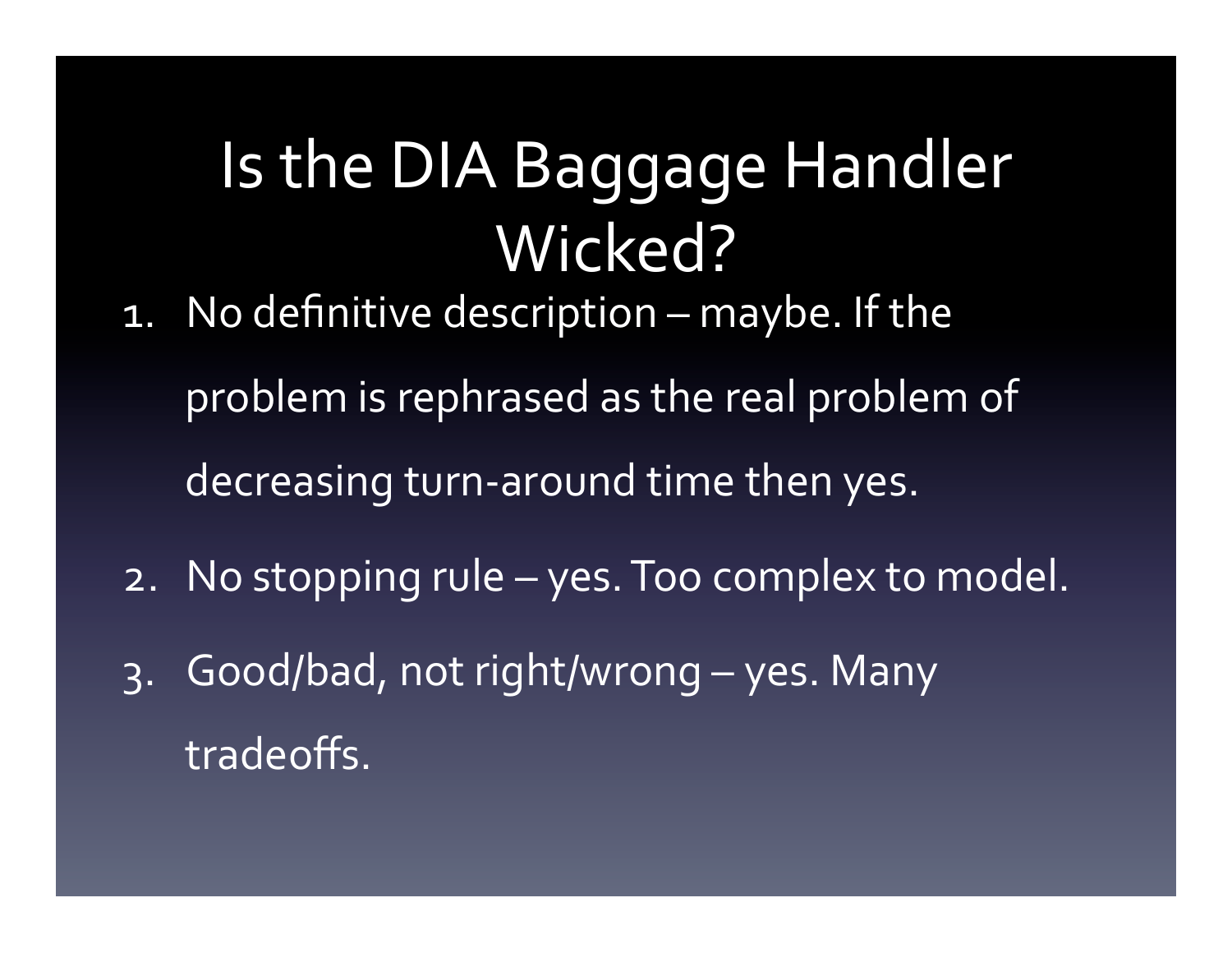### DIA, cont.

- $4.$  No immediate and ultimate no immediate it did take them 10 years to eventually scrap the system!
- 5. Irreversible consequences yes, each day the airport was delayed cost all businesses involved
- 6. Impossible to list all solutions  $-$  yes, too many interacting parts.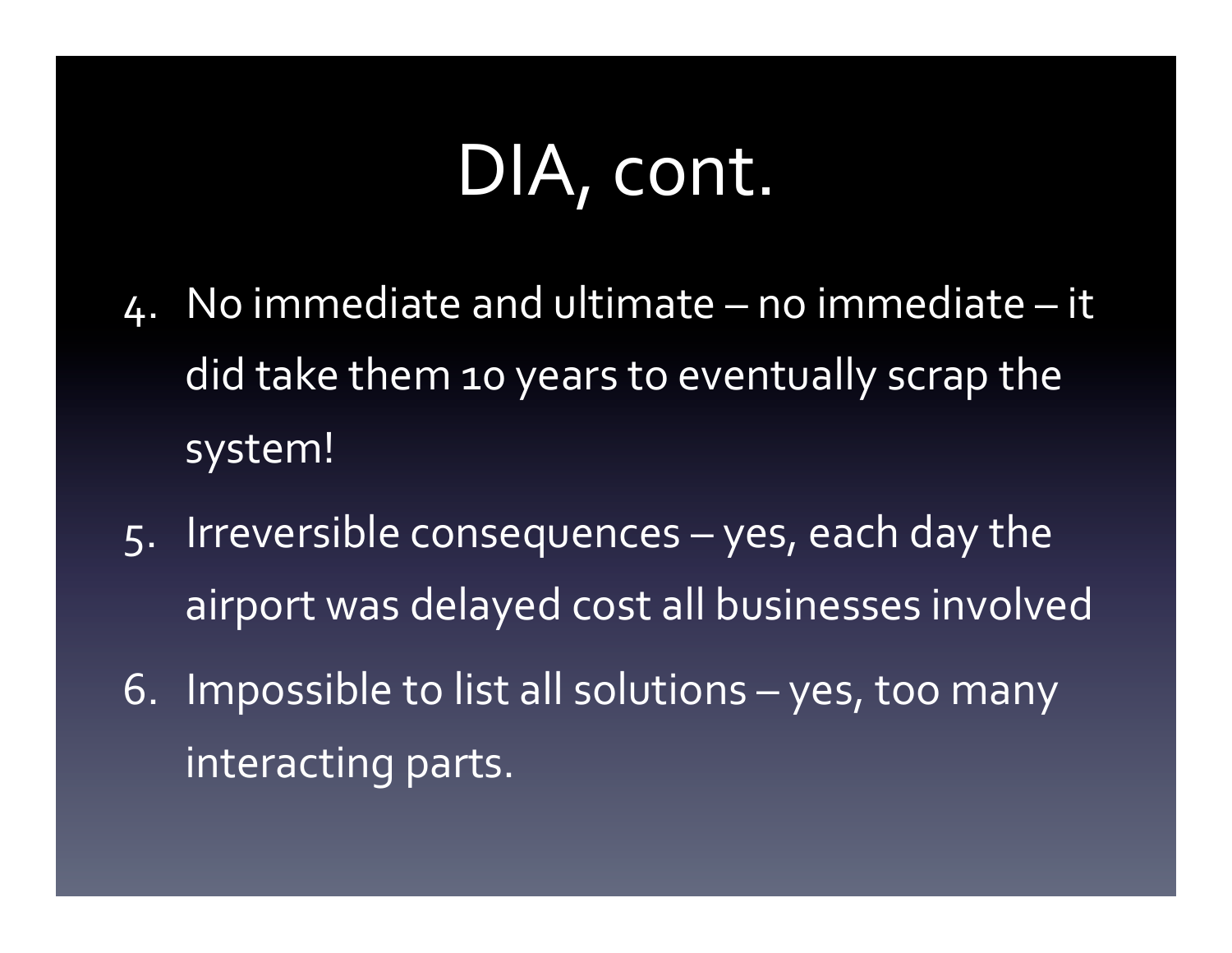### DIA, cont.

- 7. Essentially unique yes, similar systems existed but they did not have the same design constraints
- 8. Symptom of a larger problem yes -> turn-around time -> airport expense/airline profit..
- 9. Many explanations of the cause yes, baggage handling was just one possible cause of delay
- 10. "No right to be wrong" yes, many lawsuits between the players, irreversible consequences on some businesses.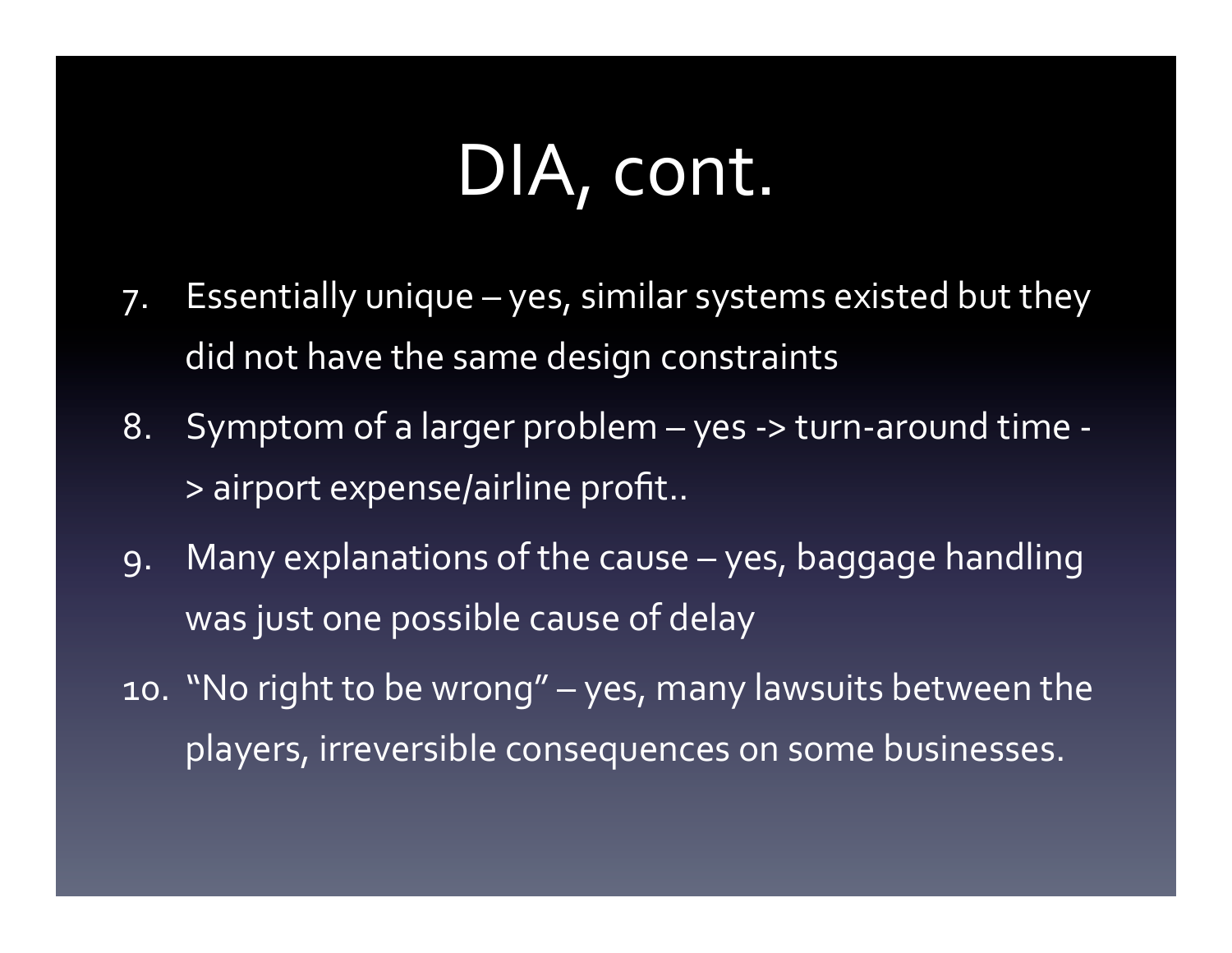# How WP theory serves design

- Most discussions just point out difficulties, but how does it help designers?
- Serve design = improve design artifacts
- Rittel's Original WP:
	- Better artifacts come from looking at more opinions, causes, solution ideas, consequences
	- $-$  Better design comes from an argumentative approach to one-shot projects.
	- $-$  Capture and use rationale for one-shot project
	- Creative strategies
		- Backward chaining in causes of problems
		- Forward chaining in goal hierarchy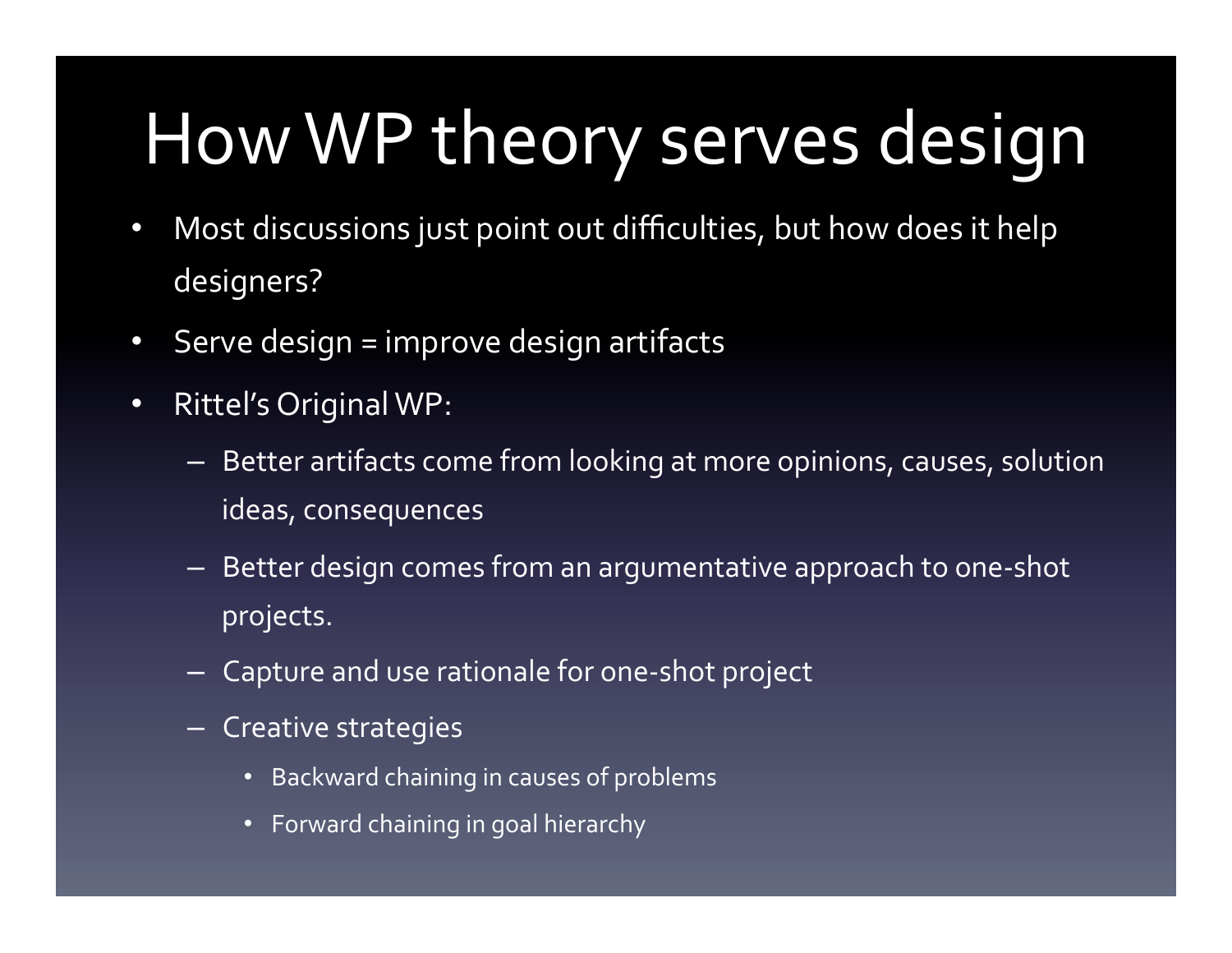#### Wicked Problems 2.0

- The crucial difficulty: unforeseen and unforeseeable consequences
- Need for positive principles on how the WP theory is helpful (not just how it describes issues)
- Need for stronger emphasis on multi-stakeholder involvement
- Emphasize the impact of domain constraints on the problem and solution space
- New (or extended) creative strategies for addressing Wicked Problems.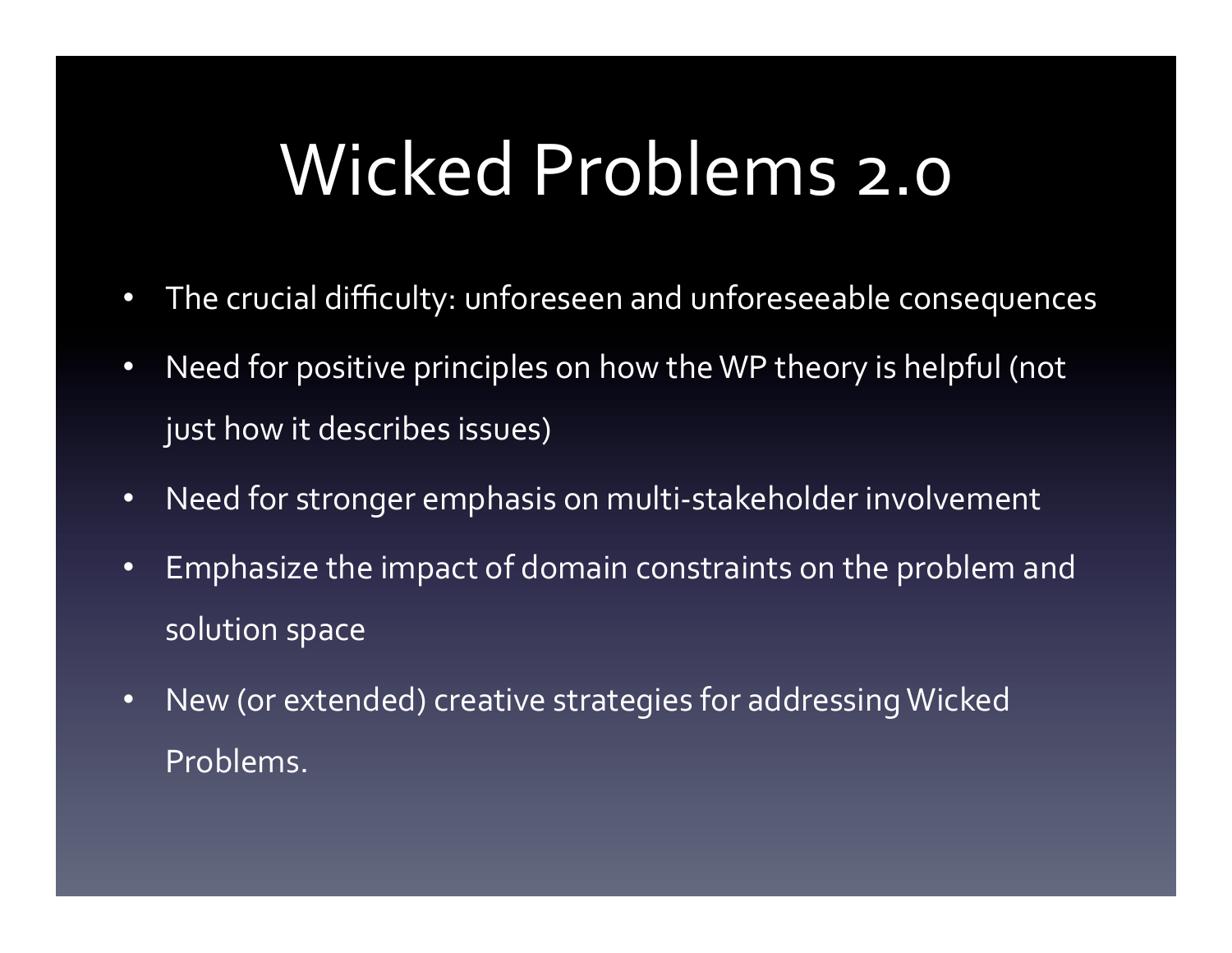## Positive Principles

- Acknowledge the value of *learning from the past* and **supporting** redesign to deal with unforeseen (& unforeseeable) consequences.
- Plan to utilize a **sequence of design/redesign** *projects for each WP* 
	- $-$  Can't foresee the unforeseeable!
- Provide support for *problem-specific version histories of design.*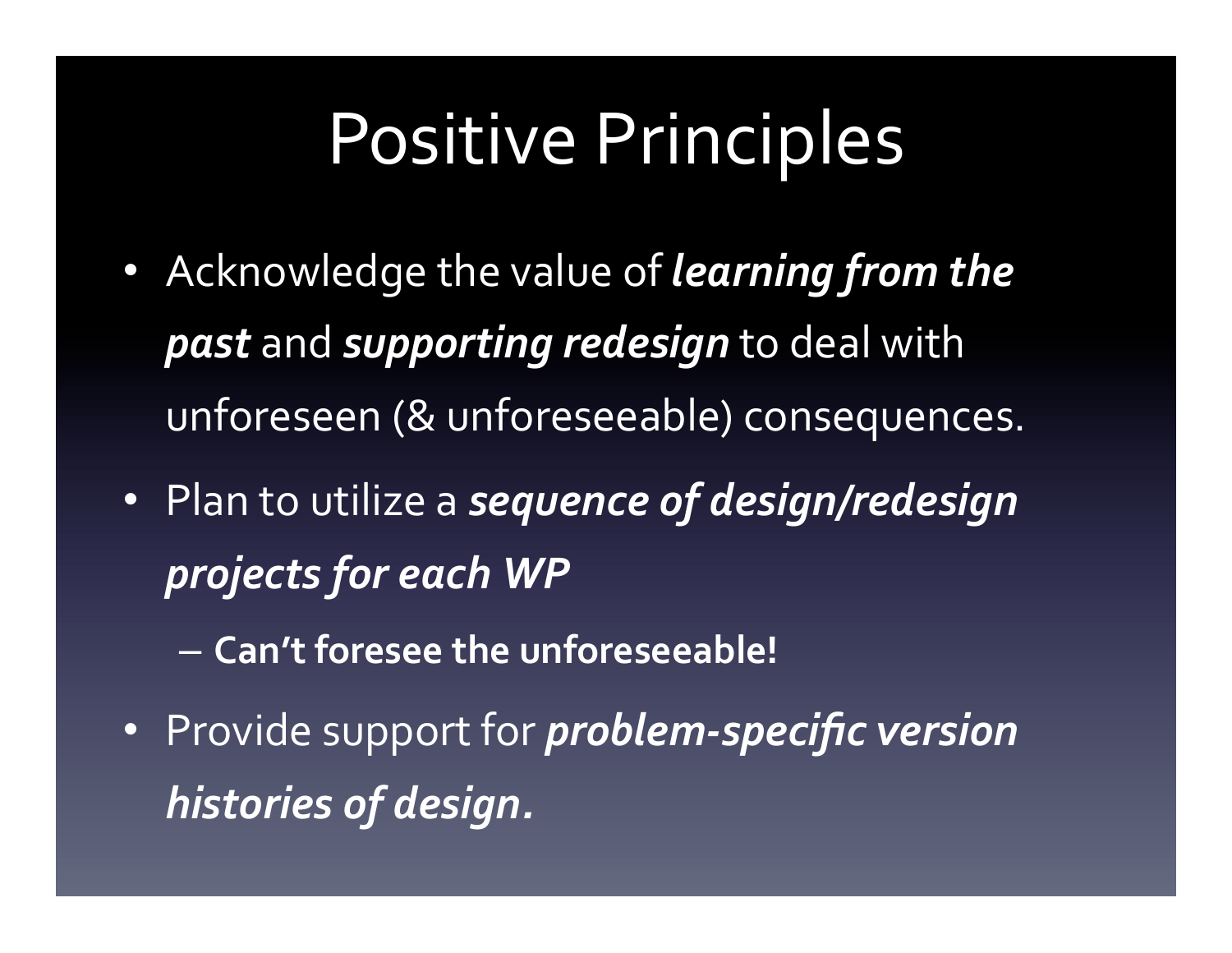# Stakeholder Involvement

- Conflicting goals of multiple stakeholders are a key source of wickedness
- Rittel mentions this indirectly, but does not emphasize it as strongly as he could in his WP papers
- Choose design methods that involve stakeholders early and often.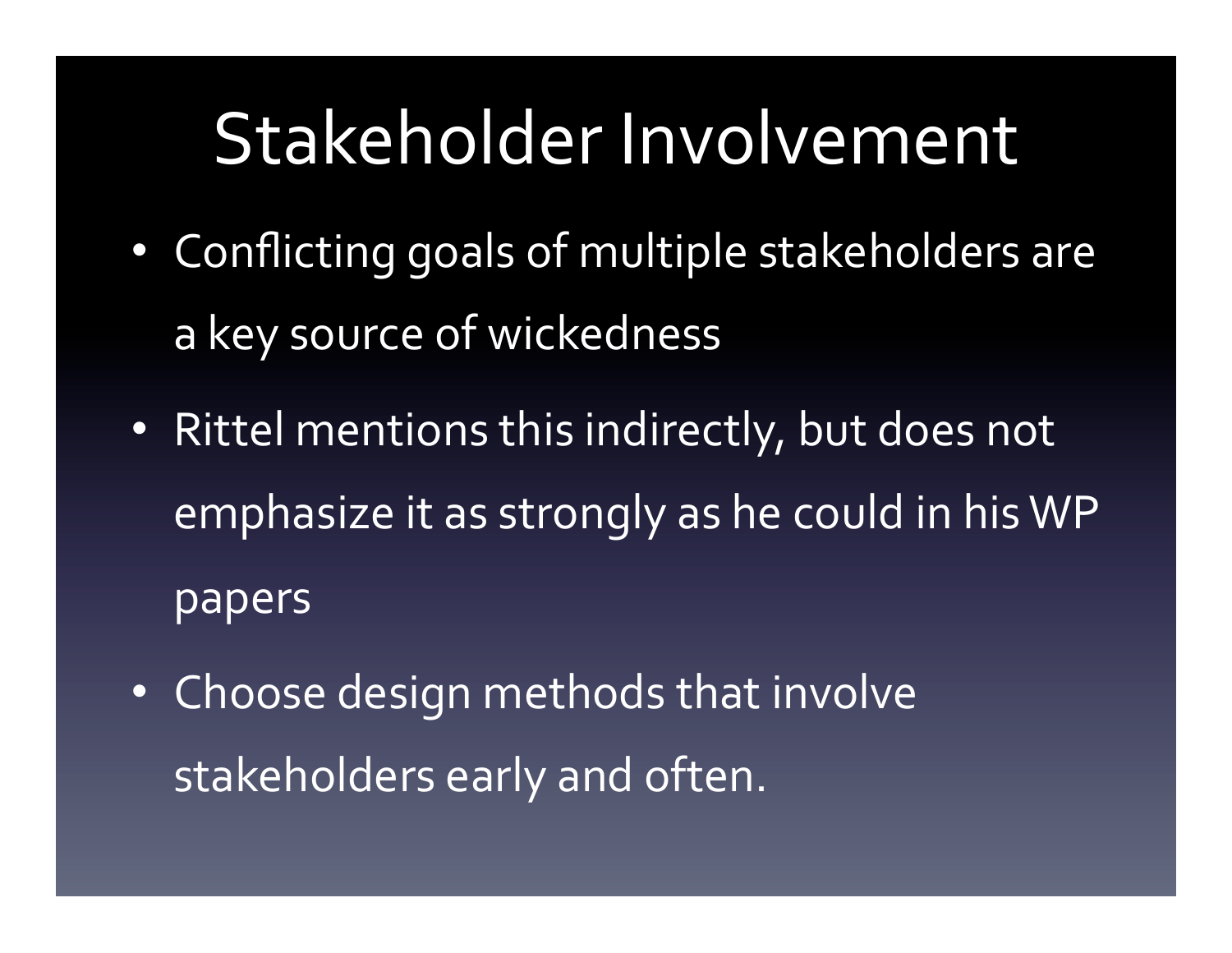## Acknowledging and Incorporating Domain Constraints

- Capture and use rationale for problem-specific sequences of projects
- Capture and use domain-oriented rationale for design professions
- **Essential** to learn from the past, not use "one-shot" or "essential uniqueness" as an excuse to re-invent the wheel and not document the process and decisions.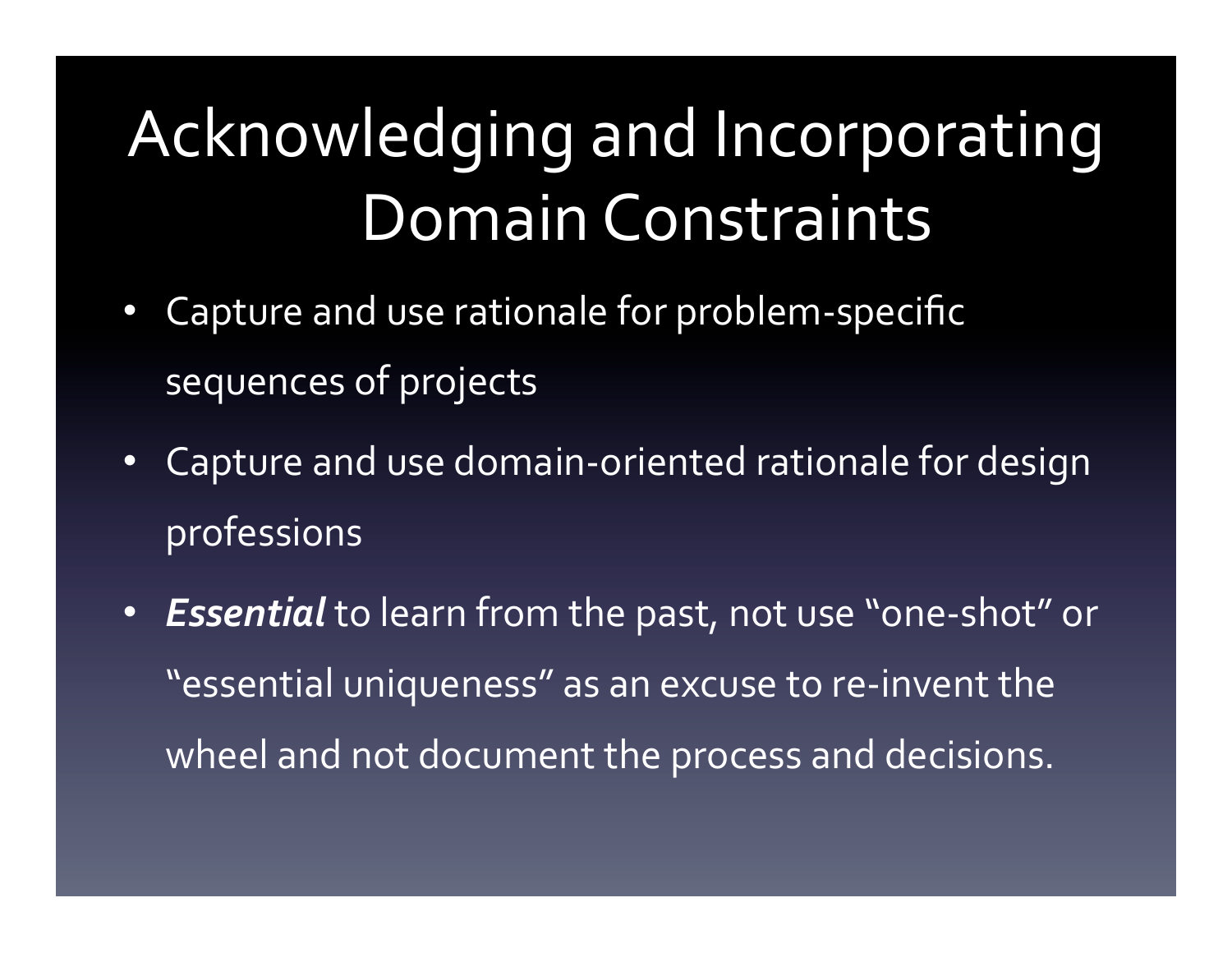# **Creative Strategies**

- From Rittel:
	- $-$  Backward chaining in causes of problems
	- $-$  Forward chaining in goal hierarchy
- Extended:
	- $-$  Feedback from discussion
	- $-$  Feedback from modeling: reflection-in-action
	- $-$  Feedback from implementation and use : situated argumentation
	- $-$  Plan for re-design and iteration
	- $-$  Testing and simulation to minimize damage from failed solution attempts.